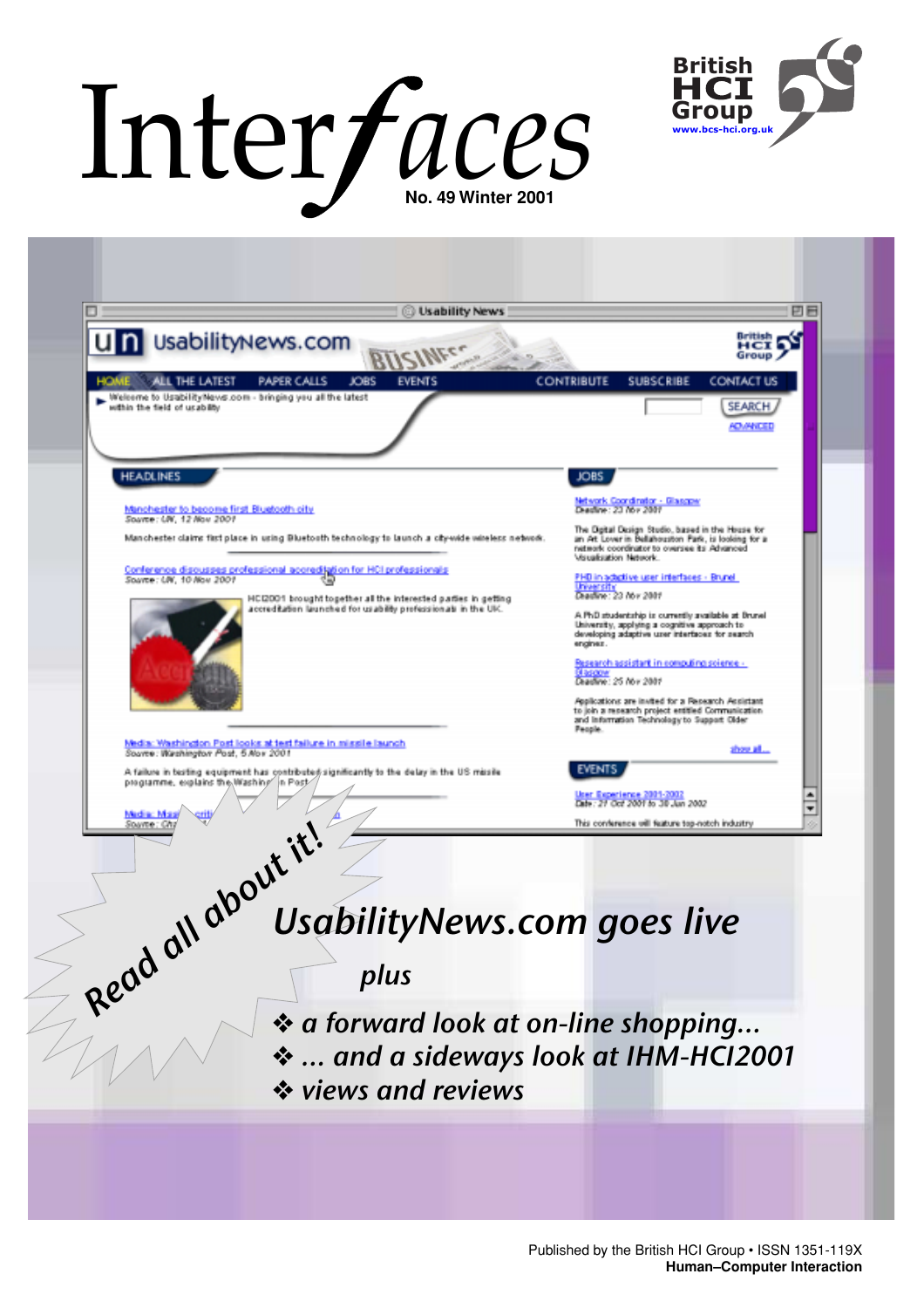# **contents**

- **2 View from the Chair**
- **3 Editorial**
- **4 The future of on-line shopping Imran Ibrahim & Xristine Faulkner**
- **6 The Purple Press the seedy underbelly of IHM-HCI2001**
- **9 UsabilityNews.com is launched**
- **10 My PhD Martha Hause**
- **11** *View from industry* **Netusability product review Alex Dixon**
- **13 BCS liaison report Alistair Kilgour**
- **14 Book reviews Xristne Faulkner**
- **15 Review of** *Baroque Organ Works* **~ a CD Sheet Music product Stella Mills**
- **16 How all occasions do inform against me… Cassandra Hall**
- **18 Profile ~ Fintan Culwin**
- **19 Vet's diary Alistair Kilgour**
- **20 Conference announcements**
- **24 HCI Executive contact list**

# View from the Chair

### *May You Retire In Interesting Times*

Inverting an oriental curse, Andrew Monk has indeed stepped down in such times and bequeathed a healthy crop of new initiatives that will maintain B-HCI-G's pre-eminence within UK HCI. We must all thank Andrew for his steady stewardship over the last few years. Andrew will fortunately remain as our SIGCHI liaison, so he is not fully free of these interesting times.

The dotcom crash has been good for HCI. I have every sympathy for B-HCI-G members who lost jobs or clients in the crash, but HCI's prospects are now better than ever. The cost of poor usability has been transferred from endusers to website developers and owners, giving usability an immediate and inescapable bottom line impact. The e-world has to take usability seriously. It should take us seriously as well, but we may instead be trampled underfoot in the gold rush. Ergonomists, human scientists, tamed designers and humane IT experts risk being eclipsed by the shadow of con-artists.

There were never enough true usability experts to go around. Nature may abhor a vacuum, but the market can fill one faster than the laws of physics. If we are not vigilant, we may find our image undermined by impostors. More than ever before, we need to explain who we are, what we do, and what it really takes to do what we do. Prospective clients should be able to spot the difference between a genuine HCI expert and someone who's read Four Web Style Guides and the Eye-Witness Guide to Focus Groups.

We need to fight fire with fire. We must market ourselves to stop some marketing amateur doing it on our behalf. When Terence from Telford (age 193 ⁄4) sets up his web-design patterns site, we must provide a robust and authoritative alternative. When Patsy with her degree in post-modern studies sets up her interaction deconstruction site, we must underpin our consultants' listing with appropriate but realistic accreditation. Most of all, we must gather more frequently on-line and face-to-face to actively develop and disseminate our discipline.

We are in a good position to protect the good name of HCI and usability from the gold-diggers. Andrew has left us with UsabilityNews.com ready to launch, after an amazing start-up effort by Dave Clarke, Eamonn O'Neill, Nico MacDonald and Ann Light. Jonathan Earthy continues to advance our proposed lightweight accreditation scheme with due diligence and caution (if only everyone was like Jonathan!).

I aim to add further initiatives that will maintain B-HCI-G's pre-eminence, not to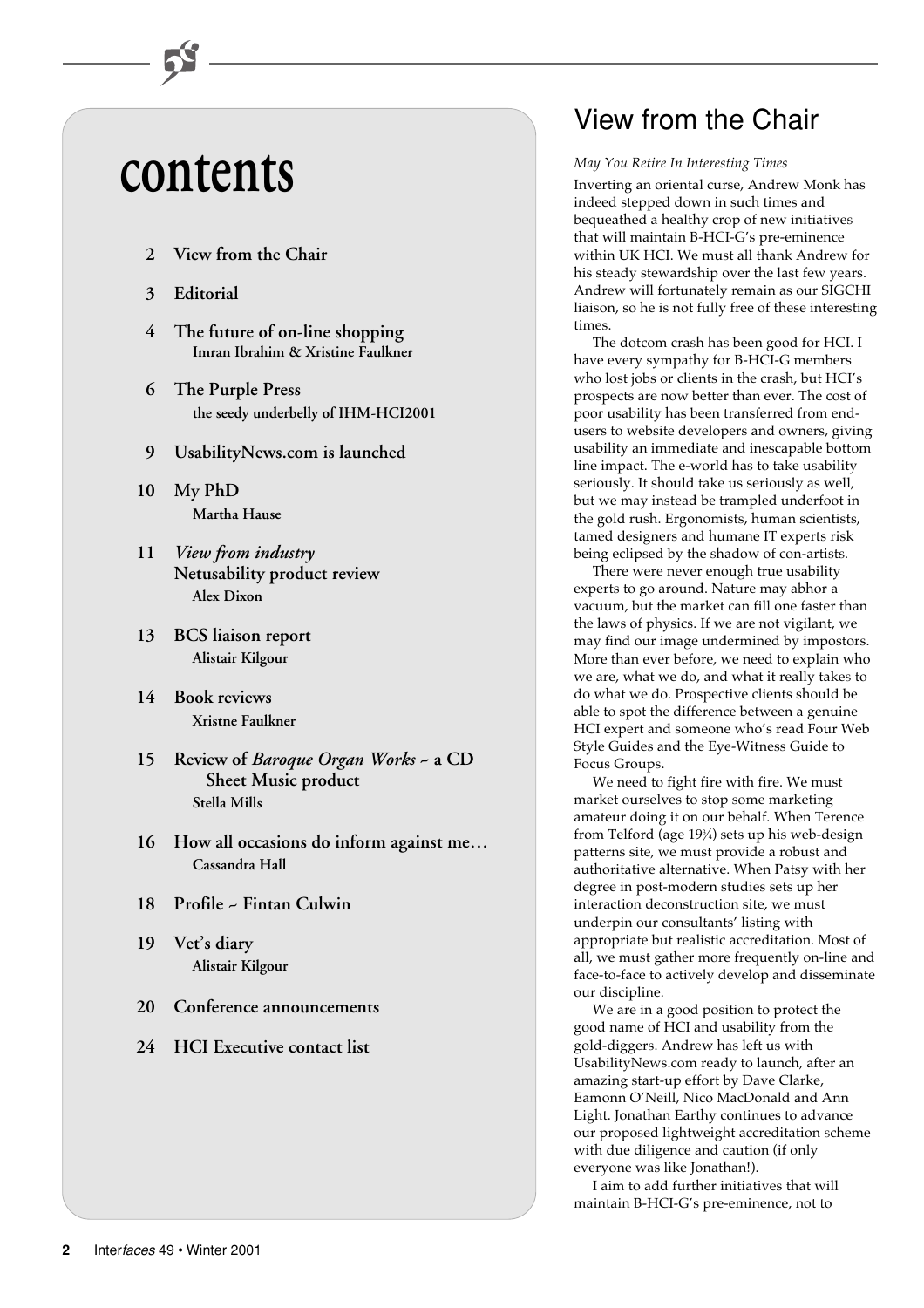preserve power and influence for its own sake, but to protect the vital diversity and inclusiveness of B-HCI-G. We are a complex and ever-evolving community, where lines are very hard to draw. Our strength lies in our diversity and we must debunk the spin of self-interested cliques who argue that our community splits neatly into (their) practitioners and (our) academics.

As the new chair, my first aim is to better understand our members to let us challenge such false stereotypes, recently imported into the UK. We will contact all members in the first part of next year. Please look out for our questionnaire and return it promptly. We must know who we are and to what we aspire to ensure that future B-HCI-G initiatives meet member needs.

My second aim is accurately to communicate our diversity and its benefits to the wider world. As a specialist group of the British Computer Society, we are, of course, strong on members with substantial software development expertise, but we have no 'typical' members. Instead, our members span from idealistic undergraduates to authors of leading text-books, from graduate trainees to the most senior corporate experts, from research students to HCI's leading professors, and from independent consultants to the ambitious entrepreneurs. We have many unique strengths, but no-one can benefit from them except through the active involvement of our members. Thus we need volunteers to work with Nico MacDonald to communicate our community's achievements.

My third aim is to re-establish member benefits that have slipped over the last few years. There is no doubt that we have not provided good support for practitioners in our meetings programme for several years now. We regret this, and our meetings programme must improve, but it can only improve through the active involvement of more practitioner members. If you have a meeting topic and some ideas about speakers, please contact our meetings officer, Bob Fields.

The expansion of demand for HCI experts, and attempts by some to further divide the UK community, present a welcome, refreshing and long overdue challenge for the British HCI Group. We can accept the challenge or retreat into obscurity. The Executive Committee have accepted the challenge, but they will only succeed with more extensive activity from our members. If you want to become a more active member, please contact me, or an appropriate member of the Executive. All Executive Committee email addresses appear on the back cover of *Interfaces*.

Let the Interesting Times roll!

**Gilbert Cockton** Gilbert.Cockton@sunderland.ac.uk

# **Editorial**

This issue has been put to bed by Deputy Editor Alex Dixon and, as ever, Production Editor Fiona Dix. As I write, it's almost all done (!) but the sun is coming up and I go into hospital today for a while, and will be out of the game for several months. Alex has agreed to edit issue 50 if I'm not back in time. This'll be the big one folks – where we see if the original dreams from 1986 have been fulfilled, and where the next 15 years take us. Some big names are being assembled to contribute but none are more important than you. Send your thoughts on the current big 50 issues in HCI to *Interfaces* before Xmas, then you can settle back and write your papers for HCI2002 at the Elephant.

I'll be back. In some form!

**Tom McEwan Editor**

# INTERFACES 50TH ISSUE

Alex Dixon is Acting Editor for issue 50 Please send contributions to him at

adixon.hci@ntlworld.com and copy to

t.mcewan@napier.ac.uk

Alex Dixon, Flat 3, 5 Angel Walk London W6 9HX Tel: 020 8742 6656

deadline: 15 January 2002

# **NEXT ISSUE**

Interfaces welcomes submissions on any HCIrelated topic, including articles, opinion pieces, book reviews and conference reports. We look forward to hearing from you.

**To receive your own copy** of Interfaces, join the British HCI Group by filling in the form on page 23 and sending it to the address given.

with thanks to commissioning eds: Vet's Guide: Alistair Kilgour, alistair@realaxis.co.uk Learning and Doing: Alex Dixon, adixonhci@ntlworld.com Book Reviews: Xristine Faulkner, Xristine@sbu.ac.uk My PHD: Martha Hause, m.l.hause@open.ac.uk

Deadline for issue 50 is **as above**. Deadline for issue 51 is **15 April 2002**. Electronic versions are preferred: RTF, plain text or MS Word, via electronic mail or FTP (mail fiona@hiraeth.com for FTP address) or on Mac, PC disks; but copy will be accepted on paper or fax.

Send to: Interfaces, c/o Tom McEwan, School of Computing, Napier University, 219 Colinton Road, Edinburgh EH14 1DJ Tel: +44 (0)131 455 4636; Email: t.mcewan@napier.ac.uk

**and** copy email submissions **to Fiona Dix, Interfaces production editor; email: fiona@hiraeth.com**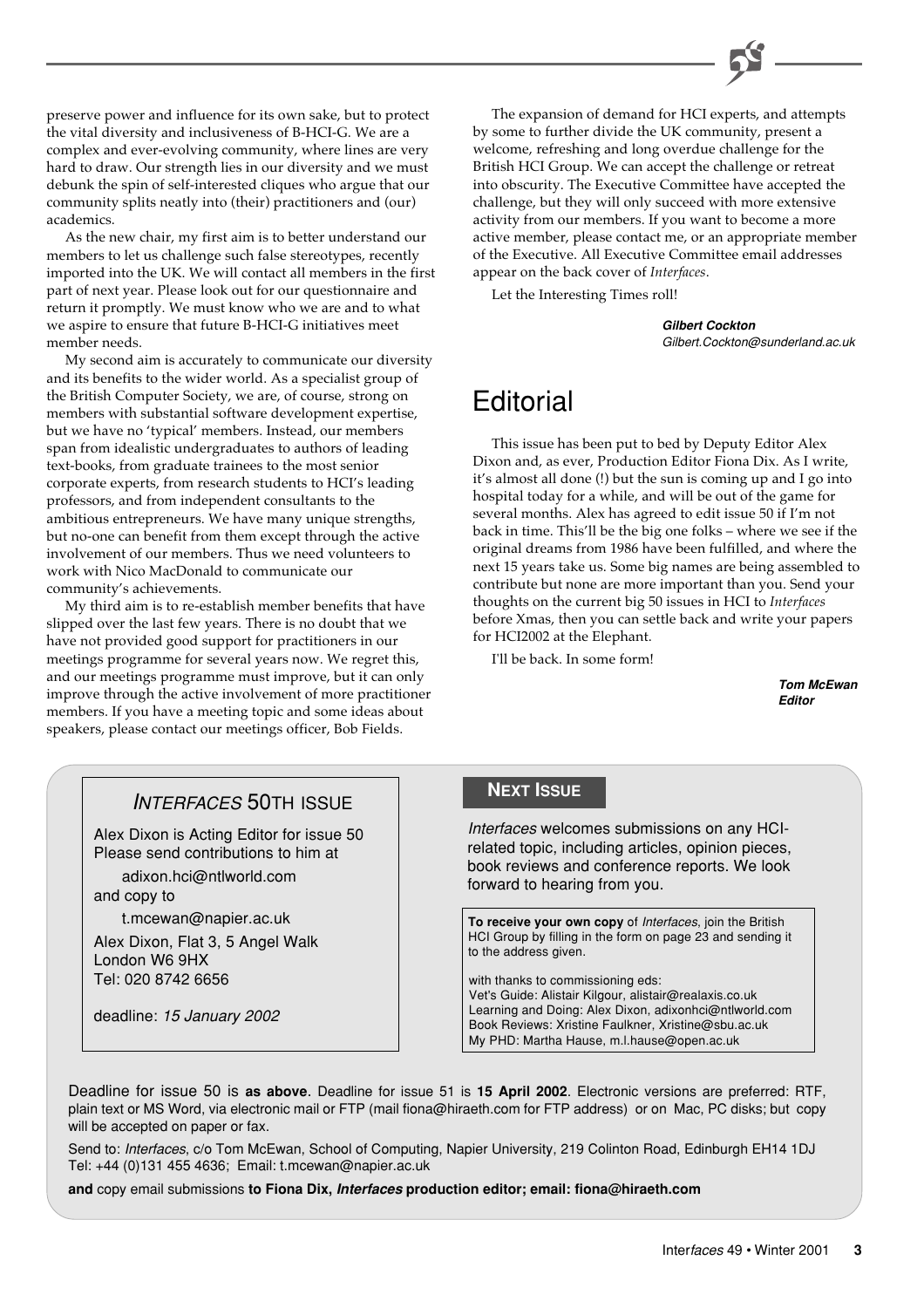# The future of on-line shopping A small survey

This article is based on work carried out by Imran Ibrahim for his BSc final year project. The questionnaire was done by final year students on a Human Factors unit, in December 2000, administered as part of an exercise, which included shopping for ten given items, at a given store. Since then, some stores have altered their sites. 50 usable questionnaires were returned.

Though most subjects used the Internet regularly, on-line shopping seems a relatively new phenomenon. Over 72% of users have "shopped only once or less in the last three months". There is not much difference between the sexes, as a large majority (80% female, 72% male) have never shopped on-line before. Considering 96% are familiar with the Internet, and 64% use the Internet daily, the number of on-line shoppers is small. Despite the arguments that Internet shopping is cheap and convenient, it is still far from widespread [2].

A more positive sign was that 78% said that they felt on-line grocery shopping had a future, although 84% said they would prefer shopping in a supermarket to on-line shopping. From the study there was a negative perception about on-line shopping; for example: fear of fraud, lack of communication between staff and customer, and delivery of goods. Shoppers like to go to the supermarket as a release from the stress and strain of work. For some it is their only chance to socialise.

Users were asked to complete a shopping list of ten items, such as wine, dog food and toothpaste – items chosen to give a realistic shop. If a product on the list could not be found, users were asked to find a similar alternative. The average time taken to find these ten items on all the shopping sites was seventeen minutes. We have no idea how this compares with a real shop at the supermarket. The major supermarkets have times that were comparable and the two lesser-known supermarkets have a slightly higher average. However, not all shopping lists were completed, and not all times were noted, so this figure is calculated using the available data.

The longest shopping time was 35 minutes on the Lobster shopping site. This was not surprising as the subject had never shopped on-line before and was not a frequent Internet user. The shortest time was 10 minutes on a number of different sites, but, again, this was not surprising, as the subjects were daily users of the Internet, though had never shopped on-line before.



Two of the subjects who had never shopped online before or used the Internet and who both used the Iceland website completed the shopping list in under the average shopping time (15 and 12 minutes respectively). Credit for this has to go to the website for its ability to allow new users to the Internet to shop easily and quickly. A further look into the Iceland statistics shows that a lot of other subjects found the site comfortable and easy to use.

The majority of people said they felt comfortable using most of the sites. Most comfortable were Sainsburys and Food Ferry, with Lobster proving to be the most uncomfortable. An important feature on any site is the navigation. Most people find this is a cause for not wanting to continue. If they get frustrated having to work out how to use the site, then they are unlikely to return. All the sites had a

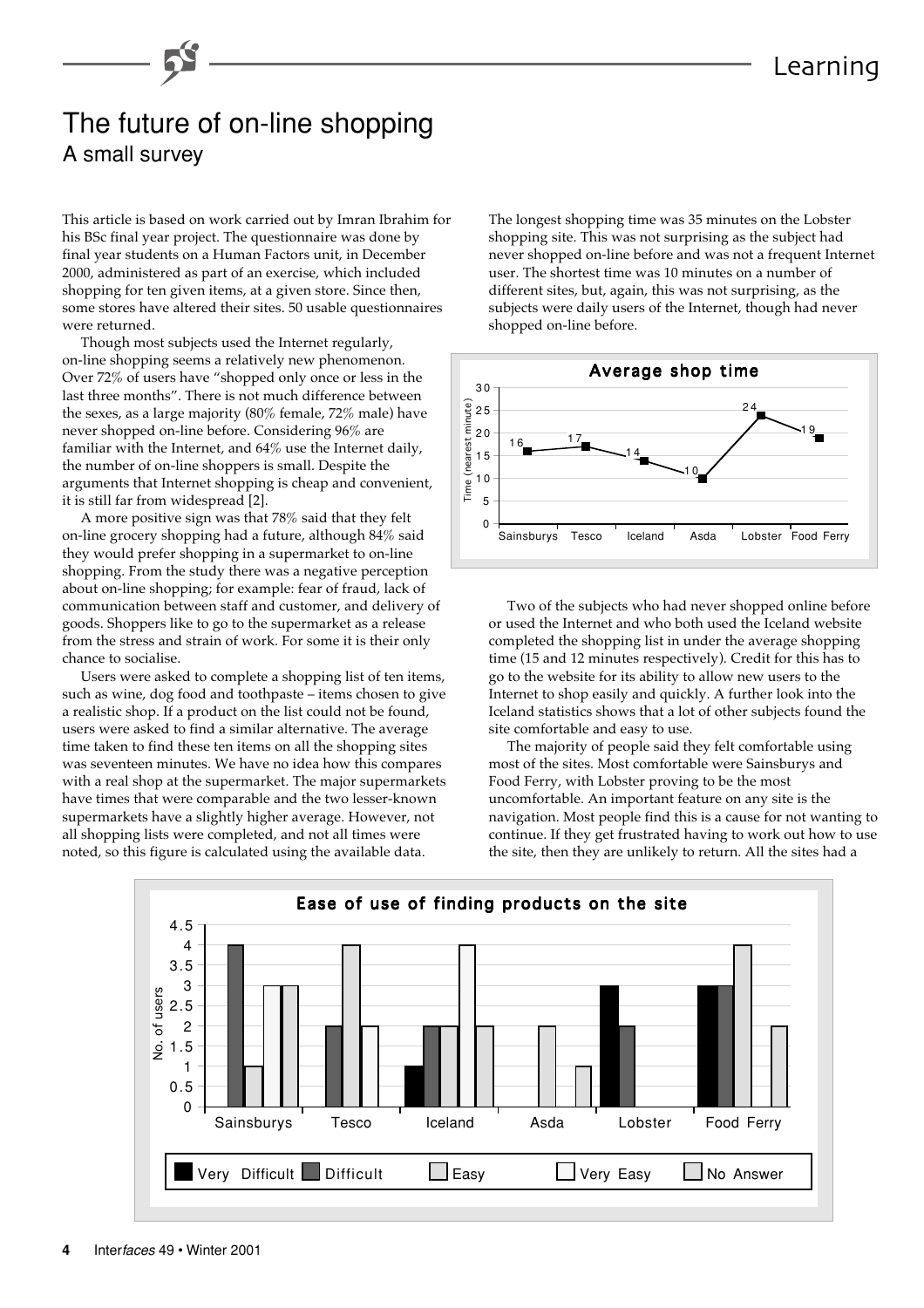# **Imran Ibrahim and Xristine Faulkner**

degree of difficulty when users were navigating them. The lesser-known sites (like Food Ferry and Lobster) are most difficult, probably because they have a smaller budget for their sites.

The most important factor within on-line shopping has to be security – a lot of our users found this to be the main cause for not shopping on-line. In a study of on-line shoppers within the UK, 78% said that they felt security was their biggest concern when shopping on-line. From our study, 70% felt insecure about giving their details on-line. This matches the other study and shows that whilst it may be improving, there is a long way to go to convince shoppers that the Internet is secure. However, only 7% of subjects felt this area could be improved on the shopping sites. This makes an interesting analysis. Either users are unaware of potential improvements that could be made, such as face and voice recognition, or they may feel that, no matter how good security is on a website, there will always be doubt and therefore they would not shop on-line. As technology improves, there is little doubt that security will improve. However, whether this improvement in security tempts these apprehensive users remains to be seen.

| Aspect     | %  |  |
|------------|----|--|
| Colour     | 9  |  |
| Delivery   | 16 |  |
| Graphics   | 23 |  |
| Help       | 19 |  |
| Navigation | 18 |  |
| Promotions | 8  |  |
| Security   | 7  |  |
|            |    |  |

**Table 1 Room for improvement**

Table 1 shows which aspects of the sites subjects would have liked to change. Graphics got a large number of votes as subjects felt that there were not enough pictures of products. However, adding graphics can seriously slow down page delivery times and maintaining up-to-date pictures can be time-consuming, so it is understandable why shops haven't gone for that kind of detail. Other aspects include the *help* feature, which seemed to let down most of the sites. As the subject had the chance of buying a substitute product if they could not find the original product, the *help* feature would be an important tool in aiding this search. A large number of users felt this feature was not adequate. Either they weren't sure how to use it or it proved difficult to use.

Delivery is a major issue when considering grocery shopping. Fresh and perishable goods must be delivered without damage. For this reason, deliveries are constrained to local areas and therefore on-line grocery shopping remains available to only a few, mainly to ensure business viability. Whilst it remains a new phenomenon, the major supermarkets have decided to offer the service to a small area in the short term. If it is successful, then it will grow to allow the whole population to use the service.

There are mixed feelings towards the future of on-line shopping, with 56% believing it has a future and 44% thinking it has none. The vast majority still prefer to use the supermarket – only 4% said they preferred to shop on-line. "*Online grocery shopping doesn't have a future because people like interaction with other humans whilst purchasing goods*" and "*I like to feel and see food products, especially fruit veg & meat & dairy products*" were some of the comments made. However, 60% said they enjoyed the on-line shopping experience and 40% said they did not. It might be that it has as yet had insufficient time to grab hearts and minds. As more shops enter the market, perhaps that situation will change [1,3].

In terms of the usability criteria (of likeability, learnability, usefulness and effectiveness), most websites met the criteria. The large majority of subjects felt that most sites lacked pictures of products. Consumers like to be able to see and feel products before they buy. As there is no opportunity to 'feel' a product, they would like to see what products look like, especially if ordering something for the first time. A lot of the subjects enjoyed the novelty of online shopping, but felt that the future for grocery shopping is still in the balance. However, an important issue is that of security. A lot of subjects still felt unhappy about passing their details over the net even though the security has improved. More important, being able to 'feel' a product is still a major issue and one that online shopping will always struggle to overcome.

# **References**

- 1. Cosslett, G., Battle of the e-grocers, *Computer Weekly*, Jan 25 2001, p65, Reed Elsevier Business Publishing Ltd
- 2. Nielsen, J., Why People Shop on the Web, *Alertbox*, February 7 1999
- 3. Thomas, D., Which? gives thumbs down to online grocers. (Internet/Web/ Online Service Information), *Computer Weekly*, March 8 2001, p10, Reed Elsevier Business Publishing Ltd

**Imran Ibrahim Xristine Faulkner**

### Call For Papers **Workshop on Physiological Computing at CHI2002** April 20–25th, Minneapolis, Minnesota, USA

### <http://www.acm.org/sigchi/chi2002/>

Submission Deadline: January 25th 2002

The main goal of the workshop is to develop an understanding of how the availability of physiological information will affect the future of human–machine interaction. Topics of interest include (but are not limited to):

> Physiological sensing technologies • Development support for physiologically-enabled interactive applications • Physiological usability metrics • Affective Computing • Biocybernetic/ biofeedback systems • Healthcare applications

> > Further information from Jennifer Allanson phone +44 1524 592334 email: allanson@comp.lancs.ac.uk <http://polo.lancs.ac.uk/workshop/>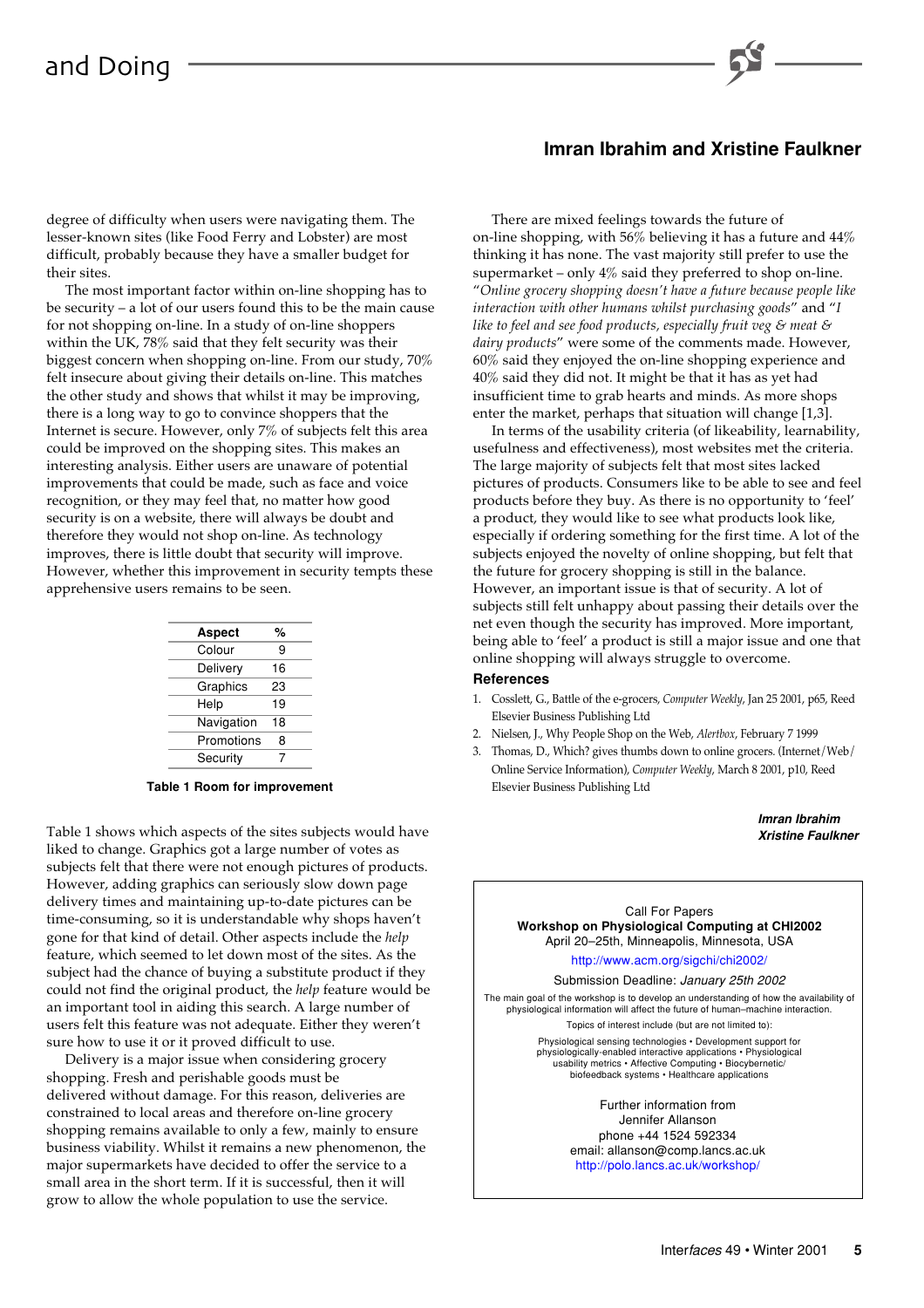

# **IHM-HCI2001 Lille September 10–14th**

### **Tom McEwan**

Some highlights and lowlights – much previously seen before in the seedy underbelly of any British HCI Group Conference – the renegade Purple Press.

The Purple Press almost didn't happen. After two days of gnashing teeth over ISP numbers that didn't work, an Azerty keyboard, French Windows and creeping health problems, your editor had finally got, by 5pm on the Tuesday, cameraready copy. I came over to the EUDIL concourse, to where both the copying room, and the installations for Videos, Interactive Experience, etc., were. A few people were watching a screen – showing something I thought was a display of the consequences of some aspect of cockpit ergonomics. Of course, it wasn't.

That it was several minutes before I asked if this was real, brings home the shock and the disbelief that affected everyone – all of us stranded far from home, many with friends and family in the US. The local media played only the slightest snatches in English, before stretching my primitive French capabilities too far. Nothing could have brought home better to the English-speaking majority the problems of interaction across frontiers, than this simple linguistic challenge.

I looked at the puerile humour that passes your eyes below, and almost trashed it unseen. Yet it felt like the show had to go on. And it did. In the sessions, with a quiet dignity and determination that later we found out must have been a faint echo of that of the heroic rescue workers. And in some tawdry attempts at humour to keep our spirits up.

And I guess the more linguistically challenged of us put it all to the back of our minds until we could interact with media artefacts that we could understand. But as I walked back with my sheaf of Purple Presses, and I thought about system pre-emptive and user pre-emptive, I remembered how planes land themselves nowadays, with minimal pilot intervention. The system controls it all. How the hell are we still building planes and tall buildings that afford getting within a mile of each other?

# **The history of IHM-HCI2001**

### **By Scantily Clad Emperor**

Whose idea was this anyway? Glorious co-chairs Phil Gray and Alain Derycke picked up the gauntlet of the late-night notion of a cabal from both organisations at Interact'99, that we should bring our truculent tribes together in the name of European harmony.

Whether Phil, as one who is for long enough in, but not of Europe, truly knew and understood his target users at that point is open for debate. But together he and Alain brought AFIHM and BHCIG into far greater alignment than the UK and French economies, and created the climate for entry into a Euro-CHI.

Since 1999 we have seen blockades of Calais, rampant English euro-scepticism, Scotland's footballing achievements, and let's not mention Sangatte (*even if we are all looking for*

*Interaction Sans Frontières*). It's fair to say that our respective contexts are less aligned. The British aiment beaucoup French food, wine, countryside, culture, architecture (mais les gens?!). The French love British … (*fill blank space later?*).

But some world mind, some universal niceness of HCI people (cf Jakob's globalisation demo banner – "replace poor usability with something nicer") held sway and thus we gathered – over 350 of us from 20 different countries.

This is a tribute to the committee(s). Ostensibly one, we were in fact four or five factions, and it is to the co-chairs' credit that the illusion of solidarity was preserved until

delegates had parted with fees. But the 35 names printed (inside both sets of proceedings, the CFP and the advance and final programmes – for we are shy and modest people) had worked together and individually, or not at all, to present a feast of interactivity.

Sadly there was a

and a ploughman's?



Messrs David, Culwin et Derycke each dress in their own way appropriate to the relative climate

change to the final programme on arrival. The first order of business was the ludicrously short lunchbreak – only 90 minutes. This was immediately stretched to a proper Pas de Calais two hours. How else was Fintan going to get home for a pint of Pride

### **"Usability for all", or "know your user"?**

The first stirrings of a usefully polarised debate surfaced right at the start – at Didier Chincholle's tutorial on "Designing Highly Usable Mobile Services for Small Display Devices", on the Monday.

In the presence of several competitors, the man from Ericsson took us through the usability issues with WAP and mobile environments. In the main, this is a study of limitations, and familiar ground to those of us who grew up in the ZX81 era. But the social, domestic and fun aspects of WAP seem to have more relevance than any potential work or commercial benefits, in current WAP applications (a point reinforced by Ken Dye when he describes how users see the PC as where "real work" is done).

Didier identified that many current WAP applications have the usual collection of usability issues – navigation, structure, speed, user feedback, inappropriate layout, text and images. But it is the individuality of device capabilities and of users' needs that causes most problems.

We achieve usability (as does the web designer) by designing for specific user/device combinations. The choice of these must reflect the realities of the marketplace.

But hold on there! Is this not the diametrically opposite view from the idea of universal accessibility as defined by W3C? Can these two viewpoints be reconciled? Is this the fundamental dichotomy for the usability of HCI?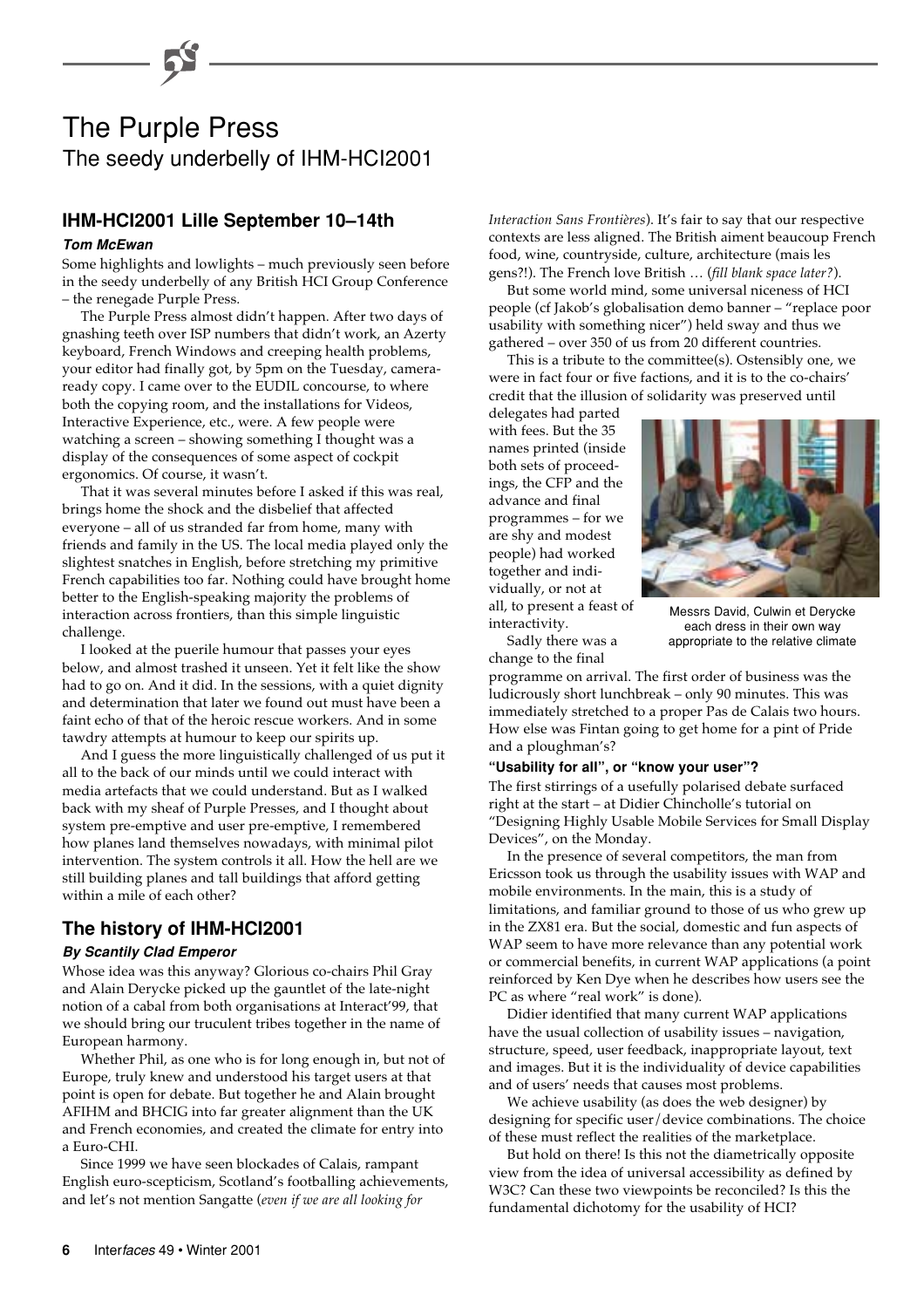# **Tom McEwan & Lachlan McKinnon**

# **Opening Keynote – Novel Solutions to Unique Problems?**

Ken Dye of Microsoft, the opening keynote, gave us valuable insights into his DIY skills and techniques. Do not buy a used house from this man unless finding his most cherished screwdrivers is among your ambitions.

Openly modest about Microsoft's usability achievements and facing detractors head on, he provided a wealth

of what he made clear was needed, instead of opinion – data.

The volume of work was astounding, and even cataloguing the 110,000 hours of video observations must be a mountainous task. The storage requirements, we learned, are fearsome too.

The conclusions, he points out, are far from overwhelming, and only serve to underline the inadequacy of the approach. Although discount usability evaluation is useful for identifying specific issues, the real problem is that knowledge workers generally use tools like MS Office to produce novel solutions to unique problems.

A question from the audience contested this – that knowledge workers have mainly mundane tasks to do and it is this that frustrates them. I had reached the same conclusion – Ken's example of the creative use of pivot tables to analyse problems is not only the use of a rarely accessed but useful component. It is the work of a more imaginative and committed member of the workforce than most.

Perhaps the real debate should be: what do we call knowledge workers who do not take this approach to work!

Other questions highlighted cultural differences between the US and the rest of the world – "is unlimited free choice desirable?", "where does Microsoft test usability?". Answering the latter, apparently US usability testing results can be reasonably easily localised for Europe, but not so for Asia. So about 15% is tested in Japan and other Pacific Rim **locations** 

# **Pluridisciplinary infiltration**

### **Lab sessions demonstrate consistency**

A mammoth pair of sessions looked at the overviews of no less than 19 different labs from several different countries.

The consistency between presentations was most significant. Almost everyone had two key themes – the multi- (ou en Français: pluri-) disciplinary teams, and active research into the best ways to infiltrate the software engineering process.

It seems that HCI people are no longer prepared to sit in isolation criticising the failings of others after the event. No matter how good the pay!

# **Headset stuff**

### **Losing something in translation?**

Uniquely this year we were afforded the opportunity to be entertained by attempts to translate concepts from one



Cockton influences Dye's final menu for XP

culture into another. The space-age headsets collected from conference office MACC were the latter day equivalent of the fish in one's ear, and ensured raucous mirth whenever the translator said "the delegate has said something amusing, it would be polite to laugh".

They were fun, but my battery gave out half way through. Probably should unplug headset between sessions and over lunch. D'oh! Alistair Kilgour, however, fresh from six months of Open University

Spoken French modules, had the whole thing upside down, listening totally en Français – and looking like he understood in French stuff that went over my head in English. But his acting skills were finely honed at Interact'99, so who can know for sure?

The capabilities of the translators were impressive; they gave the illusion they understood the most arcane topics. The lofty intellectualisms of Pierre Rabardel become poetic. I was touched by the symbolics of activity theory and ecological artifacts.

In their booths they provided visual entertainment too, with hand gestures that mutated to match the tongue of the moment. Even more amusing was the way they managed to shadow the more adventurous polyglots who veered between languages out of deference to each culture. And the winner of the "Eurovision Song Contest Presenter of 2002" competition had to be Jean Vanderdonckt from Louvain in Belgium. During his presentation of BCHI at the first Lab Overviews session, he moved effortlessly, indeed unconsciously, between French and English.

# **Conference Thoughts from Abroad**

### **For Lachlan, it is far from over!**

Tragically, I left without my Dinner!!! Which means that, on my return to Edinburgh, the traditional greeting of that fair city was particularly poignant!? (*Editor's clarification*: "you'll have had your tea" is the local idiom.)

However, my unfortunate but necessary early departure from the conference does give me an opportunity to reflect on the experience of two days in Lille. Firstly, I applaud the idea of bringing together the British and French HCI groups for a single conference this year. It is a bold experiment that I hope will provide the impetus for broader European collaboration and, potentially, for a future European HCI Conference. The title "Interactions sans Frontières" reflects both an aspirational ideal and the memory of a very silly television series, where groups of Europeans dressed up in daft costumes and got wet, cold and covered in bruises while trying to score points off one another. How much of the former is achieved, and how close we come to the latter, is, I feel, crucially bound up in the success of the dinner I have missed.

Over the last two days I have met colleagues old and new, enjoyed some interesting and lively discussions, listened to a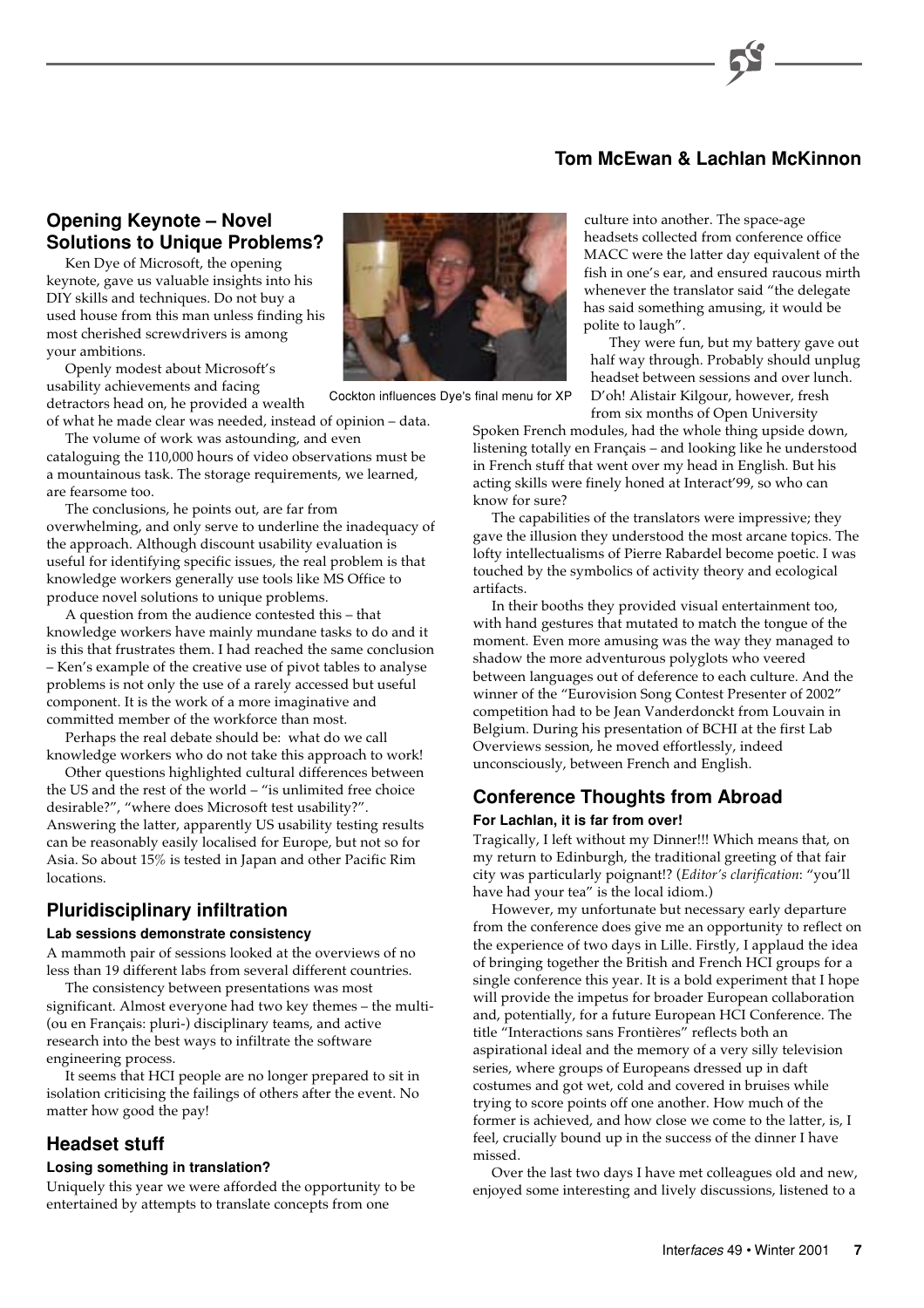varying quality of presentations, but I don't feel the hopedfor interactions are happening yet. It is clear that the British and French HCI communities have shared and common interests, but there is also a significant cultural divide to overcome, not only in social interaction but also in the way we do our HCI business. I understand when Ken Dye says that Microsoft can use American usability testing for European products, but that is testament to the homogenizing influence of their software and to the failure of our respective communities to describe usability models that support and celebrate the cultural, technical and social



One of the devices sans frontières that the local authorities have ready to keep the HCI hordes from running amok

diversity that is so evident throughout Europe.

It is a mystery to me that a nation that can force McDonalds to develop a special local menu, that can produce a computer keyboard that enables me to type in Polish without trying, is also willing to accept the view that Microsoft products produced for Americans are equally culturally relevant to French citizens. My view of the process of interaction between our two communities is that it should

promote understanding of the diversity of our cultures, help us to learn how our colleagues go about their business, and

thereby to find ways of working together, but should not be focused on eradicating that diversity and creating a homogeneous European model. I'm actually quite fond of the notion that, for me, France is and always will be a foreign country.

So I would argue that our interactions should be about establishing friendships and working relationships. The city of Lille has done its part, the reception was generous and welcoming, as Tom rightly pointed out in the Purple Press at the time. (Although I must confess that the sight of the giant models (see scary picture) guarding the interior of the Maine on Wednesday night brought back images of THAT TV series, and I had visions of teams of HCI'ers racing those models up and down the halls to stick giant Post-It notes all over the architecture (there's usability for you!!).

Our two co-chairs have sought to generate interaction – Phil with the sort of flawless French only attributable to the completely blind (and that without drink, as well!!) and Alain with the sort of heartfelt, spontaneous and completely unrehearsed bid for research funding we all feel the need to make sometimes!!?

So now it's over to the rest of us. I hope some of you made a start at the dinner (especially those who drank my share of the wine!) and that you will continue to do so in the ensuing months. We already have a French co-program chair for next year's British HCI conference and, as I said at the beginning, I hope these mutual joint activities will eventually lead to a full European HCI conference.

As always at the end of a conference, some of the questions I had at the start have been resolved, but now I have some new ones to ponder on:

- Will Phil invest in new glasses, or is his appearance of unseeming calm entirely bound up in a complete lack of close-up perceptual reality?
- If we give 3 year-olds mobile phones, how long before the "Active Nappy" (trade mark pending) that rings you at work to tell you it's full?
- Can Jan Borchers actually play a real instrument?
- Is Tom McEwan a repetitive strain injury?
- Will Fintan's desperate shirt ploy work, and more importantly will his "sports injury" heal in time for HCI 2002?
- Should we introduce naming conventions to remove all European genitalia from potential project titles?
- Will Gilbert find his evaluation Ferrari, and if he does will he ever let any of the rest of us have a go in it?
- How the hell do you find an invisible elephant?
- Stands the church clock at ten to three, and is there honey still for tea?

Some, all or none of the above will be answered at HCI 2002 at South Bank University in London in a year's time. I hope to see lots of you there.

À bientôt, mes amis. Vive les différences! Vive les interactions!!

> **Lachlan MacKinnon** Heriot Watt University and Publicity co-Chair HCI 2002 lachlan@cee.hw.ac.uk

# Digital Document Discourse Environment

What is D3E?

D3E is a tool for document-centric discussion. The document could be anything, from a research paper, to a policy proposal, to a multimedia student assignment. D3E makes it easy to transform an HTML file into an interactive document, tightly integrated with topic-specific or section-specific discussion threads

### Why have we developed it?

D3E started as an action research project into the social and technical design of scholarly communication technologies (see our papers for details). D3E is, however, a generic web publishing tool that has proven to have wider scope.

### How can I get it?

D3E is freeware, most of it open source. That means you can download it now.

Details, Demos, Documents + Downloads at <http://d3e.open.ac.uk>

D3E is a collaborative project between

Knowledge Media Institute / Learning & Teaching Solutions The Open University, UK <http://kmi.open.ac.uk> [http://www2.open.ac.uk/CES](http://www2.open.ac.uk/CES/)

> Center for LifeLong Learning & Design University of Colorado, Boulder, USA [http://www.cs.colorado.edu/~l3d](http://www.cs.colorado.edu/~l3d/)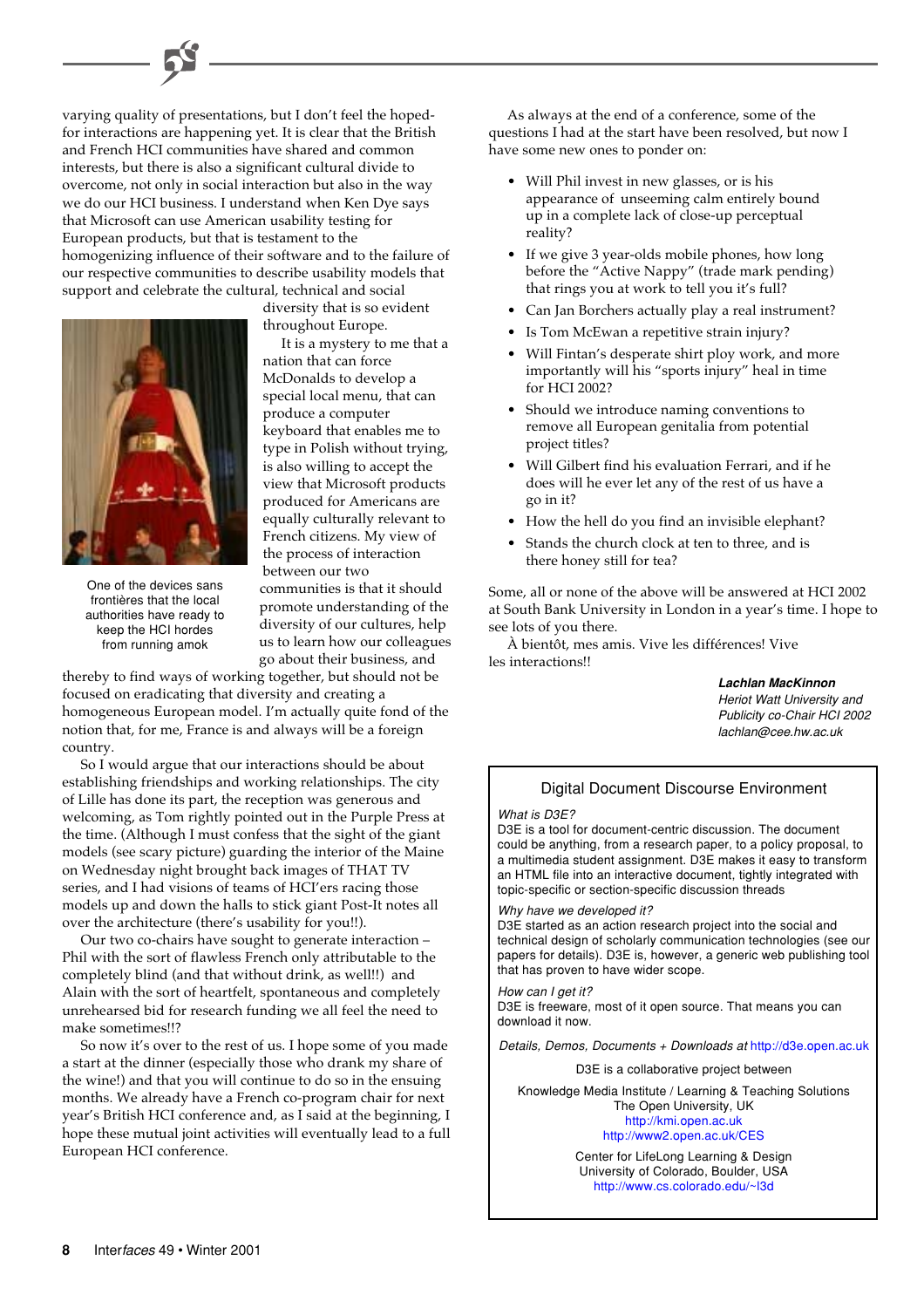

m. Talim adalam ikak. Paskala ika shi fte

An invitation

# UsabilityNews.com is launched…

It's here at last – [www.usabilitynews.com](http://www.usabilitynews.com/) – the dynamic web resource you've all been waiting for! Bringing you all the latest news and views in usability and HCI, the British HCI Group is proud to announce its latest initiative in supporting practitioners and researchers in keeping up to date in this fascinating area. As well as covering announcements such as events, jobs and paper calls, the web site will also include hot news topics and opinion each week. Whether it be constructive remarks on the latest user interface adopted in Microsoft's XP, new guidelines on web accessibility or Jakob Nielsen's (often controversial) views on using Flash technology in web pages, if it is of interest to the HCI community, it will be here.

# How did it begin and why?

It all started when Dave Clarke came up with the idea and raised it with the HCI Group team early this year, suggesting that there was a need for a focused "one-stop shop" website that offers timely, up-todate usability news across the globe. For example, where do you go to find out what exciting news has happened this week in HCI? How do you find out what events are coming up in the next month or so? Where can you find the latest jobs in usability?

Mor

*Where do I go to find out what exciting news has happened this week in HCI?*

The group liked the idea, and thus the UsabilityNews team\* was formed to help thrash out the ideas in more detail. A few meetings later, plus many an evening spent by Dave in his spare time designing and developing the web system over the Summer, and

UsabilityNews.com was produced. Of course, a site is only as good as its content, and so an editor (aka Ann Light – watch out she'll be after an interview with you soon…) was recruited to control, research and write material for the site.

In September there was a pre-launch of the UsabilityNews.com site at the IHM-HCI conference in Lille, where it received some very positive feedback. On October 29th the site went live and the rest is history…

The success of a resource like this relies not only on the editor to write topical material, but also on the contributions of you, the users themselves. This is a chance to put forward your views and comments on what interests you most. Have you an interesting point to make? Maybe you have been to a conference recently and would like to share your thoughts on the experience with others? Perhaps your company is working on a new mobile phone interface and would like to share your progress and gain some feedback? Maybe you simply have a usability job to advertise?

If you think you have something interesting to share, the time has come to stop thinking and instead put pen to paper (or should that be fingers to keyboard!) and contact the editor at editor@usabilitynews.com. Better still, go to

[www.usabilitynews.com](http://www.usabilitynews.com/) and select the Contribute button to submit your thoughts online. Remember, we are not looking for lengthy articles; in fact, in many ways we want the opposite – short, concise and to the point summaries often fit the bill nicely!

We look forward to hearing from you all - lets work together to make this the most exciting usability resource on the net!

### *Dave Clarke and Ann Light*

\* The UsabilityNews Team Ann Light (editor) Dave Clarke, (UsabilityNews founder, designer and developer) Ian Parry (site graphics) Advisors: Nico MacDonald, Eamonn O'Neill

Issues for discussion on UsabilityNews.com this winter

- What is Usability, anyway? ... and how do you name a department that deals in it?
- Getting the Most out of Usability Labs: are they only there to impress the boss?
- Professional Identity: Training and Accreditation

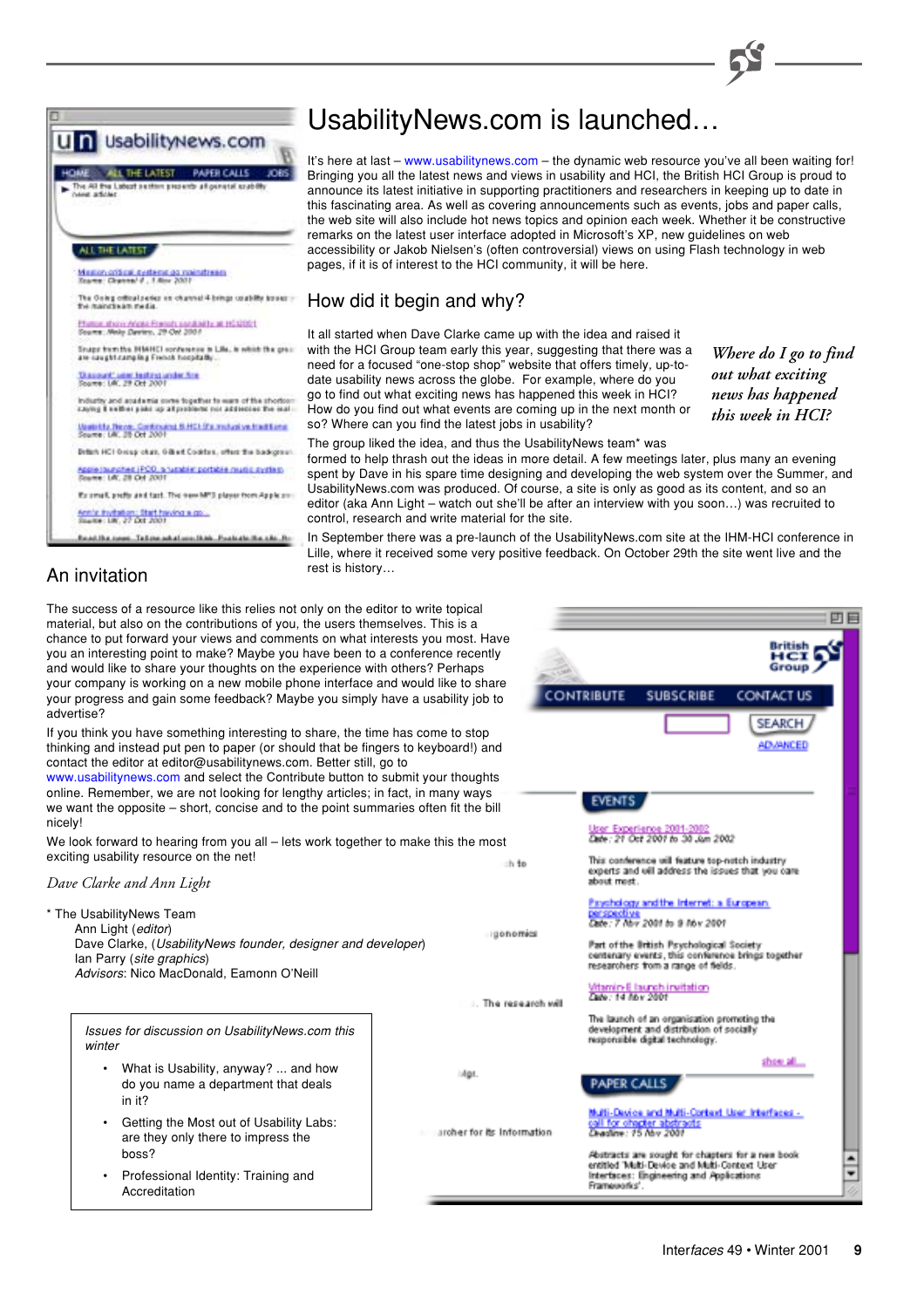# My PhD

# **Martha Hause**

A column entitled 'My PhD' is very inviting to me. As well as reflecting the academic aspect of research, it also suggests a personal touch. My own PhD is personal not only because I have worked very hard on it over the past 3 years, but also because it encompasses several fields of computing that are personal interests. Although it is a Computer Science PhD, it interfaces to fields such as sociology, psychology, software engineering and HCI. My PhD has grown to be a big part of me, giving new light to the phrase, "we are what we eat"!

My PhD study is drawn from the Runestone Project, an international collaboration between Uppsala University in Sweden and Grand Valley State University in Michigan, USA. The Runestone Project began in 1998 as a three-year project sponsored by the Swedish Council for Renewal of Undergraduate Education. The success of the three-year trial means that it is still running and achieving its main goal of offering international experience to the students of both universities. My study concentrates on the project during the year 2000, which involved a total of ninety-three students, 47 from Uppsala University and 46 from Grand Valley State University.

The Runestone Project is incorporated in courses at both universities where students must complete a software development project, working in teams of 5–6 people. There were sixteen teams, and every team has members from each university. The students work closely with their foreign counterparts, communicating via email and Internet Relay Chat (IRC). Other communication channels were available to them, but IRC was used for regular team meetings, and email was used for everything else. Web pages were used – initially to introduce individuals and then to post project documentation for the entire team. All communication, email, IRC and web pages, was saved in files by the students, with the understanding that the teachers would not have access to this information until after the final marks were given. The students were asked to complete other information such as project logs, an initial questionnaire and journals.

My study interest is to understand what makes good team building of software and what characterises high performance groups in terms of software development in a distributed group environment in Computer Science. This I

am hoping to achieve by, among other factors, looking at the communication that was saved by the students and identifying the software development process (if any), and by looking at interaction types and looking for communication factors which contribute to high/low performance. In order to look for interaction patterns in the communication, I first needed some way of looking at the types of communication. My research showed that many previous studies had used *sets of categories* to analyse group communications. I chose to develop my own set of categories because I wanted not only something more suitable to the task at hand (software development) but also something that would include the group development in a remote environment.

Having created and validated the categories, I began the lengthy task of coding (assigning categories to phrases) the email and IRC communication of 8 teams. The 8 teams were chosen as being the 4 top performing and the 4 low performing groups. My PhD is currently at the point where I have done some minor analysis but still have more to do before I am able to reach any definite conclusions. There are several issues I am currently analysing, such as category *patterns* throughout the project timeline of 8 weeks, the *amount* of communication of each team member versus the role they played and the use of *email vs. IRC* in each team.

Very early analysis suggested that the low performing teams had a higher percentage of email vs. IRC, with the opposite true for the high performing teams. Having completed the coding of all teams, this still seems to be true however the differences are not that great. My next step will be to do some significance testing which may give me more insight into this issue.

Although this is very much my PhD, "no man is an island" so I must recognise the support, guidance and immense patience of my two supervisors and my husband. I am also very grateful to the other Runestone researchers and to the students and staff who took part in the Runestone Project.

### **Martha Hause** m.l.hause@open.ac.uk

| 2nd International Symposium on Smart Graphics<br>June 11-13 2002<br>IBM T.J. Watson Research Center, Hawthorne, NY, USA<br>In cooperation with AAAI & Eurographics                                                                    |                                                                                                                                                  |                                                   |
|---------------------------------------------------------------------------------------------------------------------------------------------------------------------------------------------------------------------------------------|--------------------------------------------------------------------------------------------------------------------------------------------------|---------------------------------------------------|
| SG2002 welcomes submissions from cognitive scientists,<br>psychologists, graphic designers, human-computer interaction,<br>computer graphics and artificial intelligence researchers and<br>practitioners.<br><b>Invited Speakers</b> | <b>Submission Categories</b><br>Full papers<br>Short papers<br>Demonstrations<br>Statement of Interest                                           |                                                   |
| Ben Shneiderman (University of Maryland, USA)<br>Jock Mackinlay (Xerox PARC, USA)<br>For a full description of the scope of the Symposium, and details<br>of previous events see the website:<br>http://www.smartgraphics.org/        | <i>Important Dates</i><br>Submission Deadline<br>Notification of Acceptance<br>Camera-ready copy due<br>Smart Graphics Symposium June 11-13 2002 | February 18 2002<br>March 18 2002<br>April 1 2002 |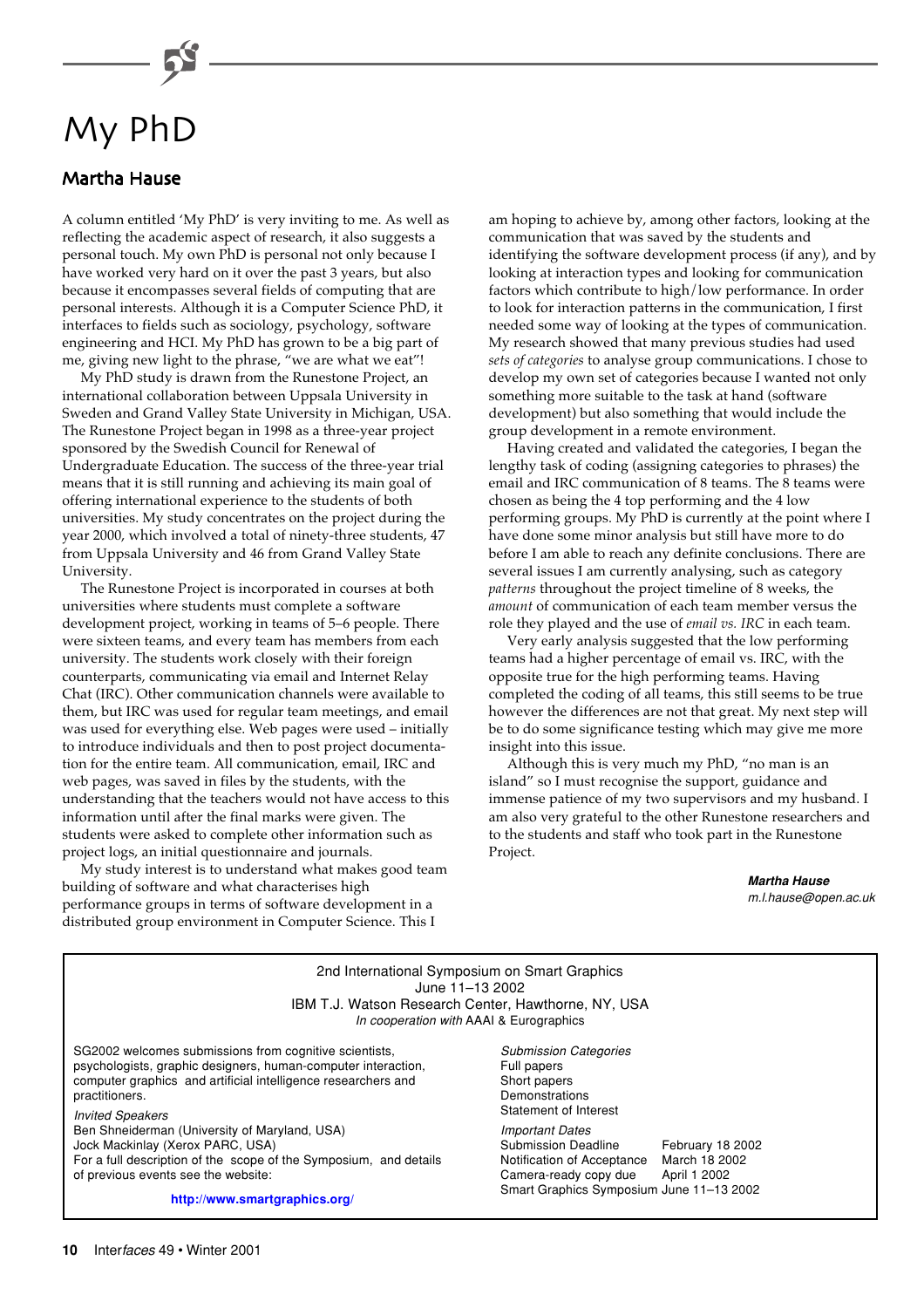**Alex Dixon**

# View from industry Netusability product review

We welcome a variety of viewpoints direct from industry in Interfaces. These can be written by the company, or their representatives, and are subject to normal editorial interference! Netusability asked Alex Dixon to create this on their behalf, and what I find significant here are two things, both related to subjects of Ken Dye's keynote at IHM-HCI2001. Firstly that either the method or the population tested, or both, produce different conclusions about usability than Microsoft's own testing on behalf of the same demographic user group. Secondly that the integration of video recording with other data produces evidence that is far easier (or even possible!) to manage. Ken's keynote highlighted the vast amount of video produced in testing and the challenges in archiving, never mind benefiting from, the information contained.

I first encountered Netusability when I visited the Internet World show earlier this year. I was given a five-minute demo of their website testing software, which both intrigued and impressed me. They have produced a set of testing and analysis tools that seem to provide a rapid and convenient way to record, review and analyse real users' experiences when using any website.

Some months later, at the IHM-HCI Conference in Lille, Richard Jacques and Hernan Savastano of Microsoft presented their short paper on "Remote vs. Local Usability Evaluation of Web Sites". Jacques and Savastano reminded us that Microsoft spends a lot on usability testing. They gave us a glimpse of the extensive usability lab testing facilities at their Seattle headquarters, and they told us that they frequently recruit new test subjects to work with new software. Through its extensive local testing in Seattle and elsewhere Microsoft has become highly proficient at developing user-friendly software.

To find out more about how remote testing compares with local testing Jacques and Savastano decided to evaluate users' experience with the Microsoft Office Update site. They were interested in comparing the results from their traditional, established, lab-based web user testing with the results of remote web user testing. For their evaluation they chose the service provided by Vividence, a company that recruits a large pool of test users who are willing take part in tests from their own homes.

For the team at Microsoft the benefits of remote testing are:

- the testing service is provided by an intermediary so Microsoft can remain 'anonymous'
- they can test with diverse and distributed populations, and with niche populations
- there is an opportunity to understand real world contexts
- they can get results from a large number of participants – from 25 to 400 people
- results are available very quickly within two to three days.

In their comparison of 12 local testers and 25 remote testers, Jacques and Savastano found that for both groups the

task completion success rate and time to achieve a successful result were very close. However, whereas the local testers did not give up on any tasks, the remote testers gave up on 20% of tasks. There was also a difference in the rating of overall satisfaction: local testers gave an average rating of 5.4 on a 1–7 scale, compared with an average rating of 4.2 by remote testers. See the paper<sup>i</sup> in the proceedings for a discussion of these results.

In conclusion, we were told that the results from local and remote testing are generally similar, that remote testing is good for benchmarking and competitor testing, but that it does not offer a substitute for being with the test participants. Jacques and Savastano let us know about further remote testing tools that they may use in the future: Netraker's remote testing product which lets you view the user's desktop, and also Netusability's testing product which videos users during the test session.

Now I knew it was time for me to find out more about Netusability's testing software, so I went to their London offices to take a closer look.

# **What does Netusability offer?**

Netusability has created a website testing tool – Netu Lab – that records all of a user's interactions with a website, videos the user, and records all the system actions during the session. When the test session is complete you have a full record of what the user did, what they saw, how they looked, what they said, and optionally any comments the observer made. This record is available for analysis immediately.

Netu Lab's key strength is its integration of the different types of recorded information. The outcome of a test session is a set of result files that include video and audio recordings of the user, all their interactions with the system, and lots of website statistics like page load time, page view time, number of links on a page, number of clicks on a page and so on.

# **Preparing for a test**

We created a new test in a few minutes using the wizard, which lets you create a test with three clicks of a mouse. You are then ready to start recording a user.

To develop a test with more thorough control, use the standard interface rather than the wizard. You create a project and then create the test within your project. You can specify questions that precede the test to collect demographic information about your test participants. You can develop a scenario with introductory text to prepare your test participants and announce and define the tasks that they will be required to perform. You specify the starting url for the test. You can add questions that follow the test to collect feedback.

You can reuse these elements in another project. So for example you might develop a standard demographic questionnaire that is used for all tests run by your company. This can be imported into further tests that you develop.

Although it is possible to create a test very quickly, it is worth putting time into the design and creation of a test. The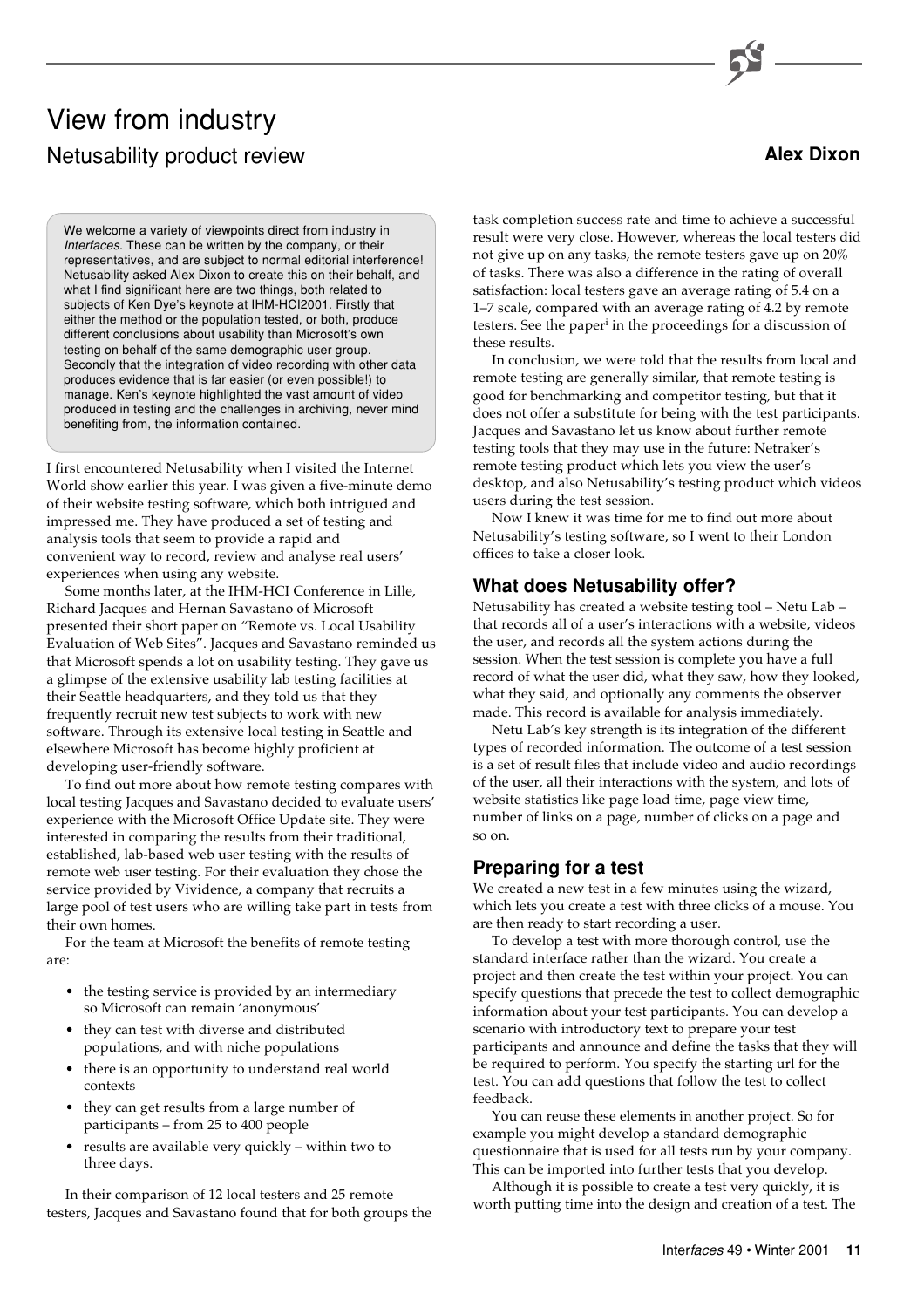# **… Netusability product review**

questionnaires use the five-point Likert scale, and so care is needed in wording questions to elicit an appropriate positive or negative response. The questionnaire needs to be robust. You might spend up to a day and a half developing a test that you will run for a day with six or seven users.

# **Recording test results**

Once you have developed the test it is self-contained and selfrunning. However, you can also have an observer with a machine that is linked to the test machine.

The test participant will need a fairly high spec machine – a Pentium III or better. Add a small clip-on camera. Clear the cache – if this is unacceptable, create a second user profile for the test. There is a proxy that monitors the interactions between the client and the server. This means that you can limit the bandwidth to mimic different modem speeds, and adjust the latency to mimic different network traffic loads. Of course, you also need an internet connection.

During the test the user only sees the browser window, which starts the test by displaying the questions and instructions that you defined.

The test administrator can watch the user's progress at their own PC. The observer can enter comments about the user's experience. The observer might make a comment when the user is especially frustrated or pleased. These comments automatically become bookmarks in the recorded output file, which makes it quick and easy to find these points in the test during playback and analysis.

During the test some bookmarks are created automatically in response to user or system actions. For example, when a user jumps to a new page or a file download has finished.

Note that the observer need not be a usability specialist. You might have an overseas office where there are no usability specialists. You can send them the developed test scenario and anyone can administer the test because it runs autonomously. The local administrator can greet the test participants and show them to the test PC where they will find the self-contained test ready to run. When the tests are complete they can send you the test result files. You need to think through the pros and cons of not having a usability specialist to administer the tests.

# **Reviewing test results**

The test results are available for viewing immediately after the test. Netu Lab has a number of windows for viewing the results. One shows the captured web page. Another shows the video of the user's face. Another shows the urls that were visited, test statistics such as maximum page load time, graphs of any of these statistics, and a log of significant points noted by the test observer. There are also controls for starting and stopping the replay, and fast forwarding to certain points in the capture.

You can locate a particular point during the test in different ways. You can retrieve the bookmarks made by the observer when, say, the user was frustrated. Or you can search the video for a time when the user smiles. Or you can select a jump to a new url from the list of user actions. When you select one of these points, all the other recorded data remains synchronised. So for example selecting a user's action 'jump to new url' also advances you to the corresponding web page view and to the frame of video when the user made that jump. You can start the playback from that point to see what happened next.



When you play back the results you see the user's expression, hear what they said, see the cursor movement and mouse clicks that they made, see the contents of the browser window exactly as the user saw them. This comprehensive display gives a very full sense of the user's experience.

Netusability has created a proprietary digital video format. It is this video format that makes it possible to skip through the video output quickly. It also keeps file sizes to a workable size, needing only 80MG for an hour's testing.

With their integrated video, Netusability has minimised the time-consuming task of co-ordinating captured video with the record of system and user events. Using Netu Lab you can produce an hour-long video of test results in about 40 minutes; producing the same one-hour results video by editing traditional video tapes can take as long as 12 hours.

# **Sharing test results**

When you have reviewed the highlights from your testing you can select the moments that are most important for your audience. You might want to show programmers that a particular feature is difficult to use, or marketers that some feature causes confusion and dissatisfaction. You might share a fuller version of the test results with a fellow usability specialist who works in another office. You can select highlights from all of your users and create a single results file. You can distribute this file to anyone along with the free distribution program for viewing results. The recipient can then watch the recording and skip through some sections and repeat the sections of interest to them.

This provides a powerful way of sharing the experience of observing a test session with a large number of people. If you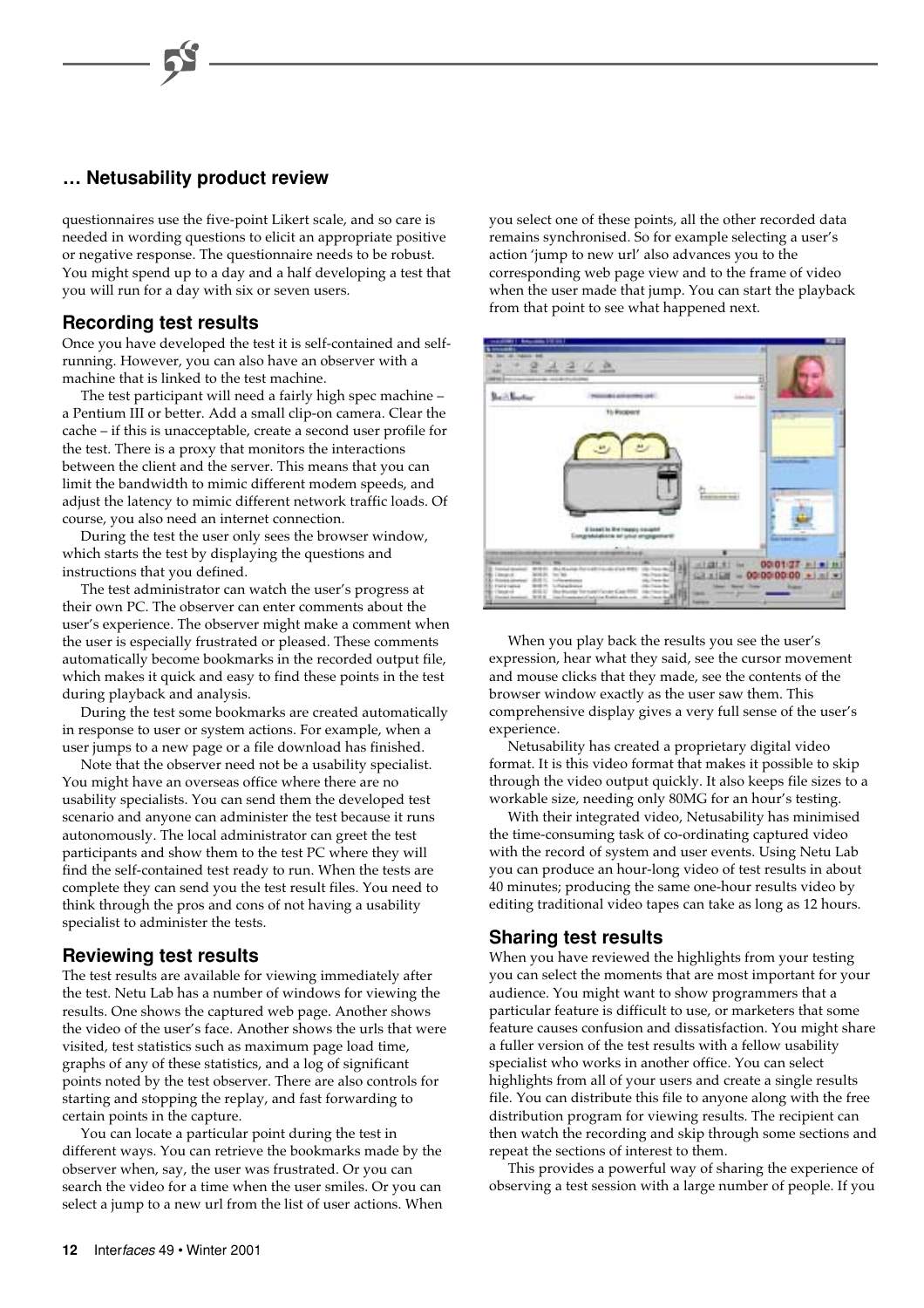

can't take the people (programmers, managers, marketers) to the lab, you can now take the lab to those people's desktops.

# **Conclusion**

Netusability's Netu Lab provides a fast, convenient and effective way to create tests, and manage the results and material from traditional lab tests. Netu Lab has a set of reporting tools that you can use to quickly create customised reports. You don't need separate video equipment – just a clip-on camera. You can even dispense with the lab itself!

We know from Microsoft's investigation that remote testing produces meaningful results, but the main disadvantage of remote testing is the lack of knowledge about what the user was doing, saying, feeling and thinking during the test. Why did that 20% of users abandon their

tasks? Netusability seems to have a potential answer with Netu Lab, which records what users do and say during their test session. The current version supports "remote attended testing" which requires someone to set up the test machine, but soon there will be a version that supports "remote unattended testing", which does not require a local test administrator. This promises to provide the missing link for remote software testing, allowing testing to evolve beyond the confines of Seattle, or wherever your usability team and labs are based, without losing the benefits of observed and controlled testing.

i IHM-HCI 2001 Volume II, p. 91

### **Alex Dixon**

adixon.hci@ntlworld.com Commissioned by Netusability [www.netusability.com](http://www.netusability.com)

# **Alistair Kilgour**

# BCS liaison report

Alistair Kilgour flies the BHCIG banner at a transitional moment for the British Computing Society. BHCIG members who are also in BCS will be aware of the great changes that are taking place. It is useful to see how BHCIG fits into the picture – we are one of the largest BCS Specialist Groups (SG – that's UK English for SIG!).

At the Lille conference it was noticeable how much greater store is placed in the rest of the EU on professional status, such as C.Eng., and how this shapes the debate about accreditation and education. Plainly the standing of all of us can only be enhanced by

constructive engagement with the new BCS structure.

On 1st October 2001, I represented the British HCI Group at the last meeting of the British Computing Society Technical Board – this is being replaced by the BCS Member Services Board, as part of the modernisation of the BCS. In the new structure, there will be a *Specialist Groups Assembly*, reporting to the *Member Services Board*, replacing the old *Specialist Groups Congress*. The full terms of reference are still under review.

Funding has been agreed for a *Specialist Group Support Manager* based at Swindon, and to be advertised shortly. Given the size and activity of BHCIG, clearly it would be useful if someone with some HCI background were to be appointed.

A *Specialist Groups Executive Committee* will handle the day-to-day business, between the twice-annual meetings of the Assembly. At the meeting, since the number of nominations matched the number of places available, all nominees were elected, these included: Keith Armstrong-Bridges, Max Bramer, Mike Funk, Howard Gerlis, Peter Golden, and Bryan Layzell.

Nigel Morgan, Technical Manager at BCS HQ, presented the structure and technical background for the new branches and SG website. SG secretaries will be able to maintain membership lists in a secure section of the website, and generate mailing labels, etc., as required. This will not be mandatory, but it is hoped most groups will find it

convenient. There is a *Services* working party advising on the website design issues, among other things, and I believe that the HCI Group and the Internet Group are represented on this. The *XML UK* Group will become a BCS informal affiliate group. There will be a new *Women's SG* – the exact title and remit will be decided. A proposal for a new *Games SG* was accepted.

It was reported that auditors had again expressed concern about the relatively large balances held by some SGs. The concern is in regard to possible questions from the Charities Commission. Several representatives of SGs in this category emphasised that substantial working capital was essential to underwrite major undertakings such as annual conferences, without the need, as in the bad old days, of formally seeking an advance from BCS central funds.

I think this point was well understood, and I believe there is no real threat to the independence of SG treasurers. But to reassure auditors, each group would be well advised to state with the annual accounts how they plan in the next two to three years to use the surplus to the benefit of members, and to further the aims of the society. It was agreed that all SGs would be notified of this requirement before the next accounts are due.

The *BCS Publications Board* will be restructured as the *Knowledge Services Board*. It was reported that *Computer Journal* is in a healthy state. [So of course is *Interacting with Computers*, though that was not reported. The HCI Group is one of only three SGs which have their own academic journal.]

Lastly a guidance paper for SGs on sponsorship, from the BCS PR company BCLO, was supplied. The recommendations add little to BHCIG existing practice in respect of seeking conference sponsorship, but the consolidation of best practice is welcomed.

> **Alistair Kilgour** alistairk@blueyonder.co.uk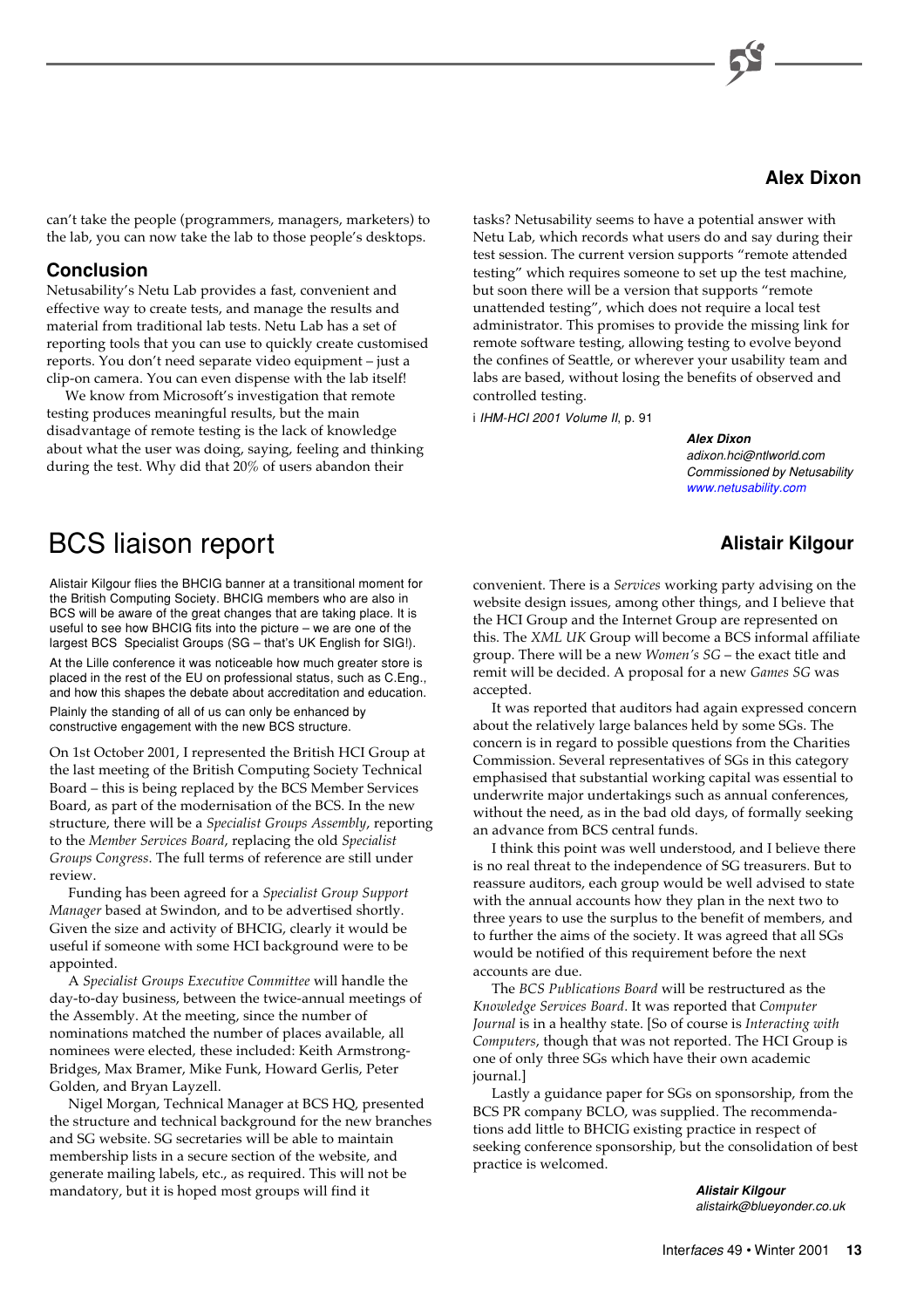

User Interfaces for All Concepts, Methods, and Tools Edited by Constantine Stephanidis LEA, 2001; pp 728 £126.50

This is a hefty book, sort of along the lines of the *Readings in HCI* books, if you remember those. It is not a book for the faint hearted, people with

lives, or those who like an easy read. It is a real academic text, an academic's text, with contributions from all over the world and some from people who have been so quiet that I thought they had been abducted by aliens… However, it is a very serious contribution to HCI literature and has some interesting ideas to put forward.

Stephanidis kicks off the book with a section on *User Interfaces for All: New perspectives into Human-Computer Interaction*. He says this is a *chapter*, which confused me a lot and I spent a while wondering whether or not chapters are what edited books have, or if a collection of themed essays still counts as chapters. I'm still not sure. However, you can blame Bowker and Star for that. He sets the scene, provides some history and brings us up to date. It is the equivalent to an introduction and sets the stage for the rest of the book. As with all the essays there follows a hefty list of references. This book has been very carefully researched and the academic content is impressive.

The book is divided into sections with somewhat terse and bewildering titles but if you ignore the section titles and look at the contributions, the world starts to look a lot more familiar and reassuring. And there are a couple of contributions I got really excited by. For example, it's lovely to see someone looking at the sociology of HCI design, which Michael Pieper does rather nicely in *Sociological Issues in HCI Design*. There is also a contribution from Marcus on the effect of culture on interfacing. Again, it is good to see a much wider approach being taken to HCI design. Vanderheiden and Henry in *Everyone Interfaces* explain how looking at interface problems in different ways can help to provide interfaces for everyone, despite what at first might look like a very daunting prospect. I like the way that they treat interfaces as no longer something merely for the computer, but as something that has much more profound effects upon our daily lives. I guess they are taking for granted the merging of interfacing and product design.

Some of the chapters would be ideal for undergraduates – Benyon et al on *Individual Differences and Inclusive Design*, for example, makes nice reading and should shake up some preconceived ideas. Bevan's *Quality in Use for All* should also get them thinking. Waern and Höök have an essay that should make students think beyond the most obvious psychological implications.

But I can't help feeling that some of the contributions, worthy and useful though they are, will date this book pretty quickly. Is that why it's so expensive or what? I also dislike the way that 'for all' seems to be attached to some titles. It's nice that there is an awareness of the necessity to design for everyone but I find it irritating when it's added to a title as if it's an afterthought. It made me think that someone had gone through the essays afterwards and penned it in just in case

anyone should accuse them of being exclusive. However, to be fair, most of the essays have obviously been commissioned but one or two have been adapted from elsewhere.

My other gripe is that there are several contributions by the same people. I didn't want to be biased about this so I took Norman and Draper off the shelf to see if the first real HCI collection had the same problem and sure enough Norman figures 4 times (but does anyone mind about that?), and Bannon twice, as does Lewis. Draper only once and I was impressed by his modesty. However, there's more of this quadrupling up in *User Interfaces for All* leaving me with the ironic feeling that books entitled *User Interfaces for All* are somewhat eclectic in their contributors. And some of the essays are written by so many people, that I couldn't help thinking they must have done one sentence each.

All in all, this is a worthy and sizeable contribution. I have to say that I don't like books of essays. In fact I hate them. They always remind me of those selection boxes of chocolates which come ready picked and have only three that you like and a lot that no one seems to like, not even the dog. As much as I raved over some of these essays and I'm very, very pleased to have the book on my shelf because of those gems, there were some I didn't like. This wouldn't matter normally, but this is an expensive book so unless you are much better paid than I am, or haven't spent all your money on a holiday, I should persuade the library to buy a copy and borrow it. Don't ask students to buy this. They will have to go without food and mobile phone calls for months and actually most of it requires more background than many undergrads have. Graduate students should be reading it, though, and the fact that some of it will puzzle them may make them do some further reading.

Incidentally, Stephanidis does a brilliant summary of all the contributions at the start of the book. So, you can save yourself a lot of hassle and trouble by reading his synopsis and then just going for the essays that will be useful to you.

There is one charming touch, and that is all of the contributors list where they work and their email address. I enjoyed a happy 5 minutes saying over to myself, "Fancy that! So, that's where they are."

Supercade: A Visual History of the Videogame Age 1971 to 1984 Van Burnham MIT Press, 2001 £34.50 (hardback).

Quick! Grab your Christmas list back from the nearest and dearest and write this one on. For anyone fascinated by electronic games (and

apparently one or two people aren't) here is a gorgeous, sumptuous visual feast of a book from MIT Press. It's in coffee table format, so ideal for browsing, and sampling; but the history of gaming is there – all the favourites from Ping Pong to Pac-Man.

Van Burnham is a game freak and proud of it. She has gathered together a wonderful Odyssey through gaming history and resurfaced those very exciting beginnings of electronic games. This is an extraordinary book of love, a sharing of an obsession and, turning the pages, you can't help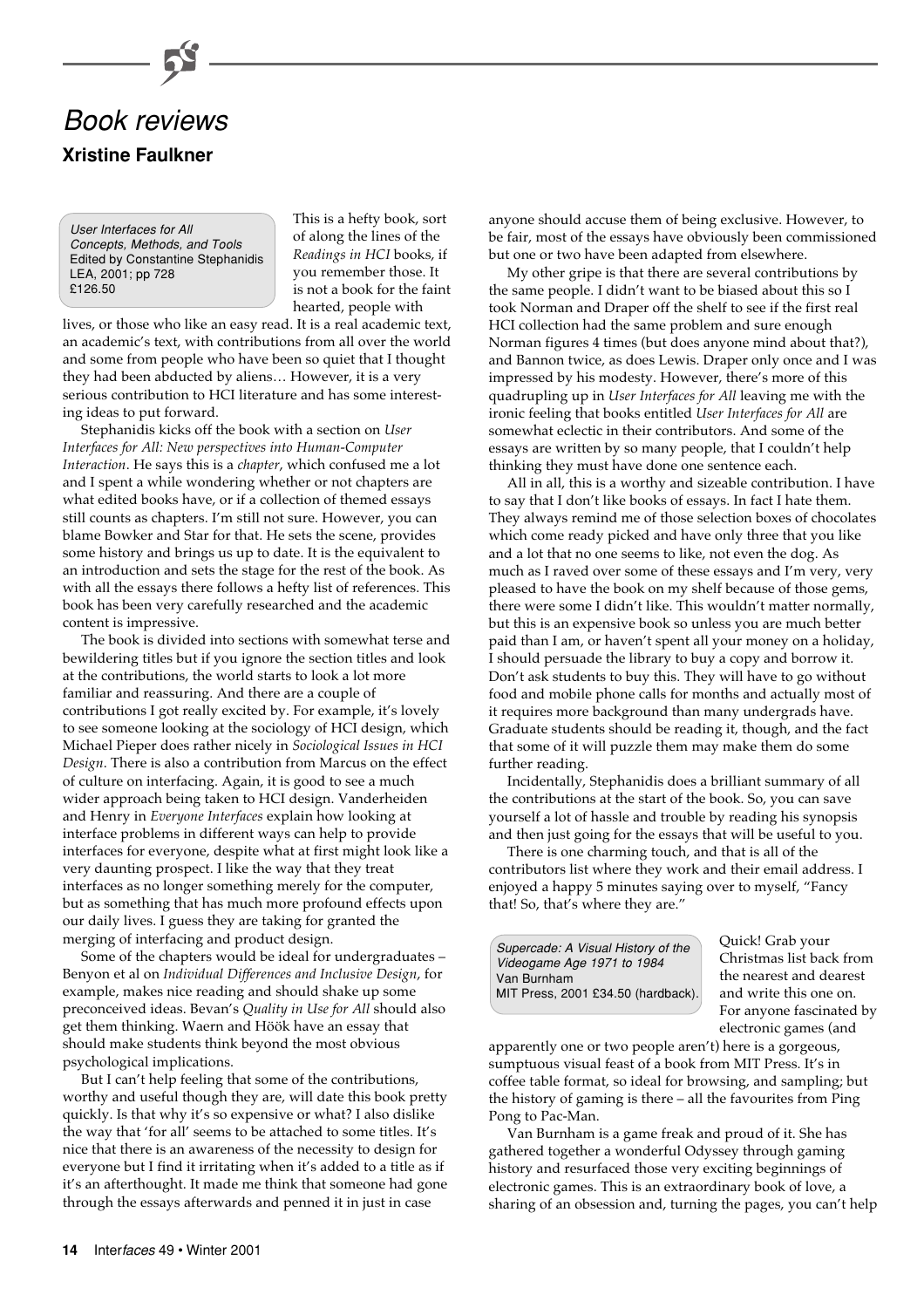but be enthralled by the journey and her devotion to it. She has been shaped by games, and catalogues that shaping.

This isn't an academic book in the sense that we think of academic books but it is a serious documentation of video gaming history. I enjoyed reminiscing about the games of the past and thinking what that legacy has meant for now, when games are incredibly sophisticated but not necessarily any more fun.

This isn't a stocking filler, it's too physically heavy for that, but it is a book that you'll have fun flipping through and sharing those 'Do you remember that!' moments with. There are interviews and sketches and pages about all the great game machines. You'll love it! It's as visually exciting and colourful as the games themselves and captures the incredible diversity there was in the video game.

> **Xristine Faulkner** xristine@sbu.ac.uk

# Review of Baroque Organ Works – a CD Sheet Music product **Stella Mills**

# **Introduction**

Those people attending conferences in the last few years will be familiar with papers provided on a CD-ROM and, while I am not aware of any in-depth study comparing the usage of such with that of paper-based Proceedings, it is likely (at least from my own experience!) that the CD sits on a shelf (just as the paper-based version does) and is consulted for a paper when required. This, of course, begs the question of the users' needs and the task sequence that a user will follow in order to complete a goal. With academic papers, for example, most users will want a complete record for posterity and will only consult the Proceedings to view papers that impinge on their particular topic of research at any one time. (They may, of course, want to view their own paper too!) Thus an index is essential in both formats and in a CD an easily used printing facility is essential too.

Extending the concept of archiving conference papers and other material on CD to include musical scores is interesting, if only because it is new. Consequently, CD Sheet Music is to be congratulated on providing a facility which minimises storage while utilising a PC or Apple Macintosh and its peripherals and also gives the musician an easily accessible library of music relatively cheaply. *Baroque Organ Works* is one example of many CDs ranging from opera to orchestral scores. There are, however, differences of usage between that of academic papers as described above and musical scores and it is now time to consider the needs of users who are practising organists.

# **An Organist's Goals**

When an organist (or any other musician) purchases music, the first essential (as any good teacher will tell) is to buy a good edition, hopefully at a reasonable cost. There has been much discussion (particularly relating to Bach's works) as to whether an editor should add any expression marks and other details of their own to the original score and it is generally accepted that where this happens the editor indicates clearly what is the composer's original score and what are additions. This is good scholarly practice and is replicated in other areas of manuscript publication such as mathematical papers. In music, however, there are added

difficulties if copies of manuscripts are used as these do not always tally in every detail, thus making the editor's job much harder than that of editing scientific papers.

Once bought, the copy is used probably every day and scribbled on as comments and notes are recorded for future reference. The erasing of pencil marks is also utilised as fingerings are changed and phrasing altered. The organist will almost certainly want to carry the music from organ to organ and will also want easy page-turnings – all of which indicates a usage far removed from that of papers from a more usual archive.

# **Baroque Organ Works**

From the discussion above, the CD in question has to satisfy the needs of the organist if it is to be successful. Although the source of the music is not indicated, the edition seems to be satisfactory in that little editorial addition is used and the music prints out fitted to the size of the paper. This is achieved through Adobe Acrobat Reader and although it can be viewed easily, the music cannot be edited before printing. The pieces are clearly indexed and from scratch. This author achieved a printed copy in about three minutes. Of course, printing is only on one side of the paper and binding would be needed for more than a few pages. However, the music is paginated clearly and turn-overs were not too precarious in the pieces reviewed. Portability of printed unbound copies could be tricky but a CD of the complete organ works of Buxtehude, Froberger, Handel, Pachelbel and Sweelinck has to be considered extremely portable! The cost of the CD at around £22.00 for over 1,100 pages of music is very reasonable indeed.

How well, then, does the CD satisfy the organist's longterm needs? The usage of the printouts will depend on the quality of the archive's editing and on the quality of printing the organist uses as copies may fade with time or become runny if carried from car to church in a rain-storm. Providing that these logistics can be overcome and satisfactory binding is used, the CD should give faithful access to works that in total may be beyond the organist's financial reach in other versions. Thus, CD Sheet Music must be heartily congratulated on producing collections of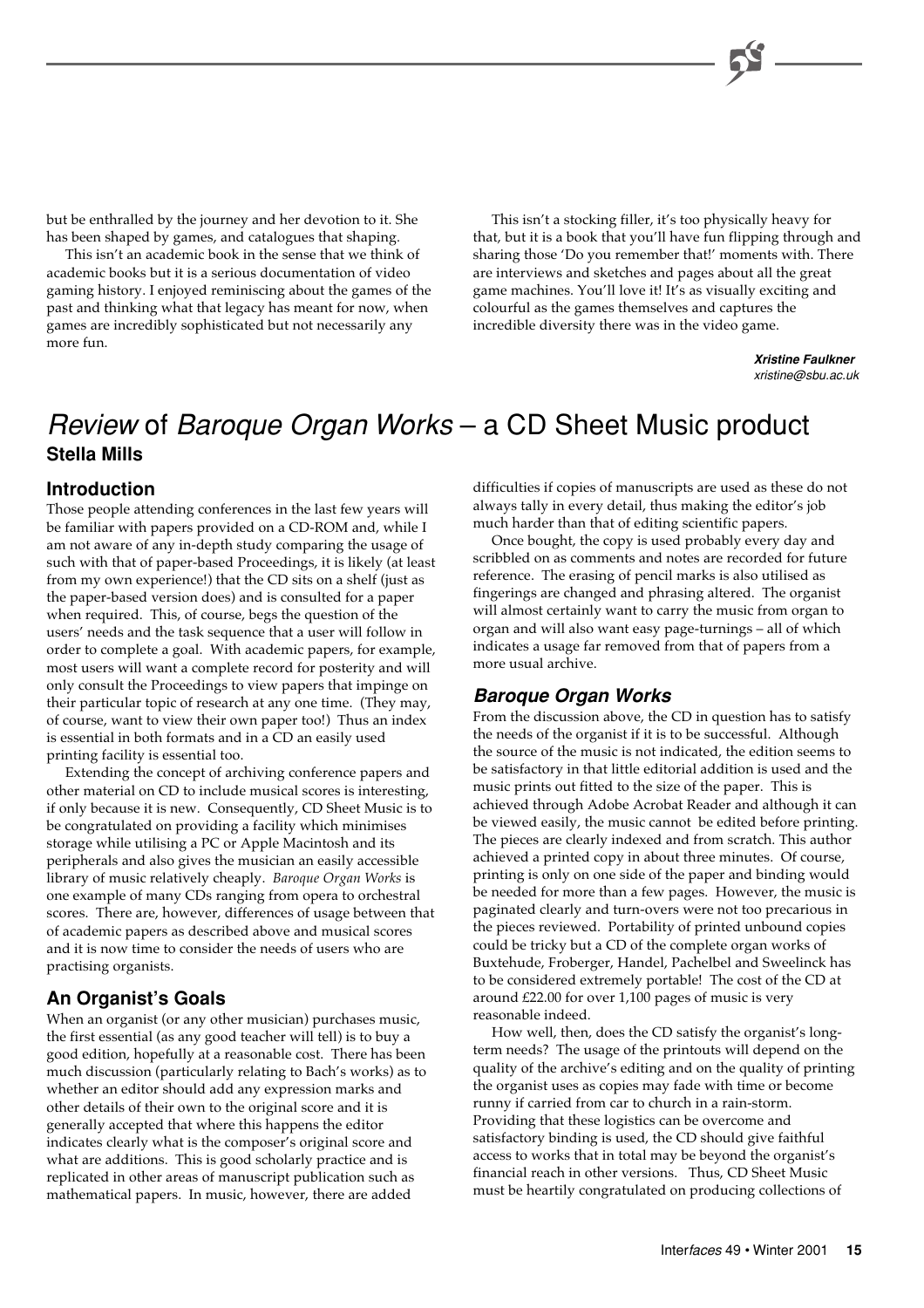# **… Review of Baroque Organ Works**

classical music that makes its access so much more easily obtainable. I can strongly recommend the CD for study and practice and I look forward to other composers' works appearing soon.

**Stella Mills** smills@chelt.ac.uk

Stella mediates some manuscripts without scores of sheets! What will the activity theorists make of this?

What the editor's ceilidh band needs now, of course, is a nice little CD-based e-Reader that has a telescopic stand and an automatic page-turning facility, with touchscreen annotations that can be networked to nearby devices. (I suppose it would help if more than the fiddler could actually read music). Who knows, maybe someone will build this into a virtual fridge one day. But I do know that, since I bought my first drum machine in 1983, I have made, played and created less music per £££ with technology than with acoustic instruments – and all of it down to interface issues.

We all know of Gilbert Cockton's fascination with wind, and Phil Gray's ensemble just playing music all day? How much does what we do in music shape how we consider systems design?. As we switch off from theory and act as real users with real obsessions, what lessons can we teach ourselves – for example, if we freeze when the red record light goes on, how must users feel when faced with similar well-meaning prompts.

So articles please on "making sweet music together" – motivational, collaborational, inspirational interfaces.

> Multimodality: a step towards universal access call for papers Deadline: 31 Dec 2001

Springer's International Journal Universal Access in the Information Society (UAIS) is publishing a special issue on

### **Multimodality: a step towards universal access**

Contributions are solicited in, but not limited to, the following topics:

- Design and implementation of novel interaction devices, modalities and forms of multimodality
	- Ergonomics and human factors of media, modalities and forms of multimodality
	- Design theory, software architectures, and support tools for multimodal HCI • Methods, techniques and instruments to assess the utility, accessibility and usability of novel modalities and forms of multimodality
	- Modeling user diversity in the usage of novel medias, modalities and forms of multimodality
	- Modality adaptation, Adaptable and adaptive multimodal HCI
	- Multimodal interaction with computer-mediated virtual spaces Tools, techniques and methodologies for multimodal corpora (creation,
- analysis, etc.)

### Important dates

Deadline for submission of papers: December 31, 2001 Notification of acceptance: March 15, 2002. Deadline for submission of camera-ready version of accepted

papers: June 30, 2002. Expected publication date of the special issue: second half of 2002.

To download the full call with information about the aims and scope of the special issue and submission instructions, visit http://link.springer.de/link/service/journals/10209/uaiscall.pdf

# How all occasions do inform against me...

Cassandra gets Potty about gremlins, before the flood of merchandise leaves the toyshelves.

Clearly every piece of presentational equipment was spell-bound by the latesummer wit and wizardry of the IHM beauxbatonistes™ and the BHCIG hogwarters™.

Despite everything, she still seems entranced by the experience - enough to come back next year!

Some of us can be forgiven for thinking that the gremlins were on holiday in Lille during September and having nothing better to do decided to pop along to the IHM HCI conference and with a vengeance. I guess it was too much to resist and, if I were a gremlin, I'd more than likely do the same thing. Let's face it, a whole conference named 'Interaction without Frontiers' and full of so-called HCI

experts – no self respecting gremlin could resist that. Every gremlin in history would have to be there showing just how good gremlins are at making boundaries where you least expect them.

Now, gremlins are something I'm used to. They pop up all the time and try to make me look foolish but a lifetime of battling them has left me astute and prepared. Besides, it's not so much what you do with a gremlin but rather what you don't do. Give me a gremlin and my immediate reaction is "what fool designed that?".

But HCI people, it seems, are on the side of the user, just so long as the user isn't themselves. With every technological failure there came apologies, not on behalf of the daft designer and the weedy and unreliable technology, but on behalf of the user. "I'm sorry!" they said when PowerPoint ensnared them. "I'm sorry" they repeated when microphones didn't.

Oscar Wilde once said, "One would have to have a heart of stone to read the death of Little Nell without laughing". You'd need a harder heart than that not to laugh at HCI experts grappling with miscreant technologies and acting as if they'd designed the whole lot en masse, prior to catching the then gremlin-free and working train into Lille.

Best of all I loved the PowerPoint failures. And it was nice and apt that some wit with a foresight and sadism I never thought I'd see in the HCI community – which one student volunteer described to me as kind and thoughtful – invited Ken Dye of Microsoft. Gosh, now that was a good keynote. Ken Dye was almost convincing as the apologist for MS. I nearly gave up hating them. I even thought about mentioning Bill Gates in my will and going to MS empathy classes to get over my loathing of them. I was almost convinced by the "We're doing the best we can" bit. I wanted to lead the cheering and say: "It's OK, I'll try harder. I've been sullen and treacherous. I love Big Brother MS. Forgive me for saying nasty things about you."

And Ken's PowerPoint slides actually worked. Each one slid away to be replaced on cue by another, perfectly formed and legible. The background was just that and you could see all the words. Well, all but one slide, which wasn't really that legible at all - not even to him, but even so, it was impressive. Mostly PowerPoint slides are anything but legible. They're there to act as subdued lighting. But Ken was in control of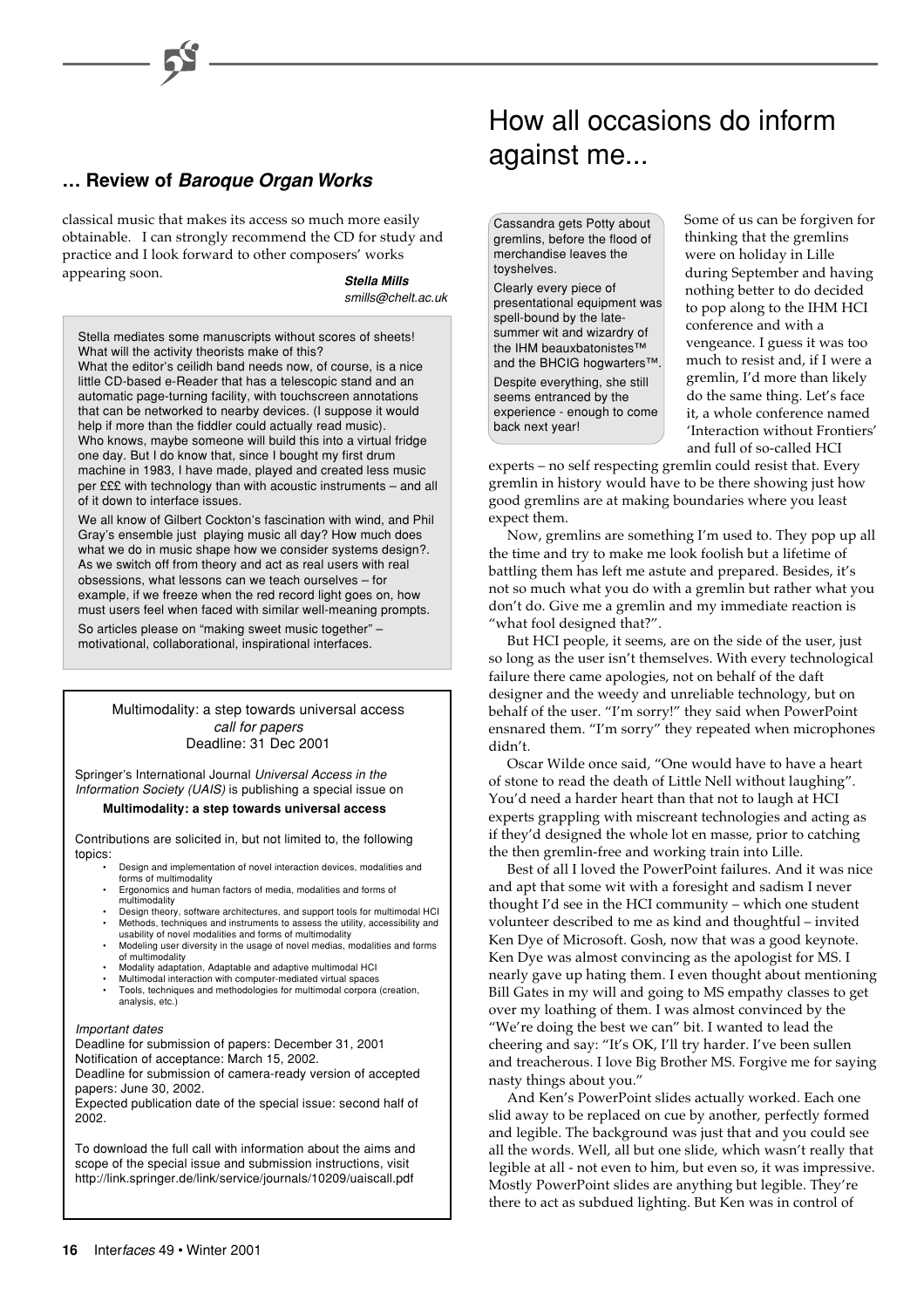# **Cassandra Hall**

that technology. That guy had beaten it into submission. And for the space of an hour I believed that PowerPoint was a useful tool and could be utilised to make real presentations to real people and it actually fulfilled a real need and wasn't just there because some clever MS person saw it as a money spinner.

However, once Ken Dye finished, reality reasserted itself and sanity returned. The gremlins, having been bribed into silence by Ken, returned in full force. Speaker after speaker couldn't work PowerPoint. One tried to show us a previous slide, lost the place and had to be rescued by a Student Volunteer who in turn had to be rescued by another Student Volunteer who knew how PowerPoint worked. They used up two and a half minutes of a 15 minute speech like that.

Speakers had gone mad with the technology, using animations and gimmicks which stopped me from listening to them, so fascinated was I by the slides and whether they would work or whether I would be able to read them. Alas, mostly they didn't work. Quite often reading them made me forget why I was there in the first place and caused me to make notes about getting my eyes tested again. But the apologies were profound and inventive.

Oh frailty, thy name is HCI. We are amazed by users who try desperately to make our fragile technologies work, and who tell us it's their fault not the system's, but actually I thought we at least would know better. Alas, alas, alas, we don't.

Microphones failed with a reliability that was fantastic. Anything that unreliable borders on the statistically improbable. Laser pointers wouldn't point. I watched in amazement as one presenter had PowerPoint slide failure followed by three microphones failing. The chair, with the world-weary competence that only comes from working at a university where there are insufficient resources and a load of students they could do without, rose above the technology, never apologising once for the failures, but clearly with a mind on how to press on regardless, placing her trust in Student Volunteers, good acoustics and a generous and kindly audience. I just wish she'd followed me home on the Eurostar and organised that as well, since the gremlins left Lille with the HCIers and even got through immigration without any passports.

I overheard Ann Blandford tell one chair to allow five minutes for hand over. This was the time needed to start slides, wire up the speakers till they looked like Christmas Trees and get everything going. We used five precious minutes on technology every time we swapped speakers. Ken Dye may not be bothered by the possibility of wasting twenty odd minutes here or there, but I am. I once listened to a presentation scheduled for fifteen minutes that involved a one and a half minute swap between a PowerPoint presentation and an OHP which the speaker did four times. Six minutes of precious time was used on technology.

All of the failures were technical ones. No student volunteer, speaker, interpreter, chair nor member of the audience failed. Some of them showed a perseverance bordering on the manic. The failures were all of technology either being fragile or being so opaque that users had not the slightest notion what was happening or whether indeed something had gone wrong or was just a bit slow in happening.

Technology is meant to be supportive, it's meant to help. When a chair has to ask the people at the back to wave if they can hear, there's a problem. When slides become more important than the speaker, there's a problem. To put it more bluntly, we have to remember that technology is the tail and we must stop allowing it to wag us.

It isn't our fault that systems fail. Systems do fail. They are fragile. But it is our fault that people blame themselves for the failure. Stop doing that! When something doesn't work the way it should work, it isn't your fault. The fault was made a long time previously and by someone else. Blame the designer, blame the one who stripped away the usability evaluations, blame the shipping too soon, blame the economics, the youth of HCI, blame anything but yourself as a user. You do users no favours. Remember, HCI experts are users too!

Unless we are prepared to say "I can't work this system because it is badly designed", what hope does anyone have of finding the courage to say it's not my fault, this system is bad. How can we hope to get our users to be honest to us if we can't be honest with ourselves?

I have to add an aside because another HCI foible rose its very amusing head at IHM HCI – the Swiss Army Knife. I saw three. One was used to open bottles on Tuesday night. It did it badly. Another was used by some HCIer who had some complex problem with his watch that I never did rightly understand and I'm not convinced he did either. It seemed to involve magic. And the third was a real treat. It contained a tiny screwdriver evidently used for tightening up screws on spectacles. Lovely, I thought, knowing how irritating a loose screw can be. Very useful, I said, until I realised that the owner didn't wear glasses. Still, if you ask me nicely, I'll tell you the owner's name and all you loose screws can follow her around at HCI 2002. Orderly queue, mind, no pushing and shoving.

Incidentally, IHM HCI 2001 was a truly excellent conference. Even gremlins couldn't spoil that.

> Intelligent User Interfaces ECAI2002 15th European Conference on Artificial Intelligence Call for papers

ECAI2002, the 15th European Conference on Artificial Intelligence, has an area devoted to Intelligent User Interfaces (in all their various forms) and User Modelling.

> Paper deadline is **18th January 2002.** The conference web site is at **http://ecai2002.univ-lyon1.fr**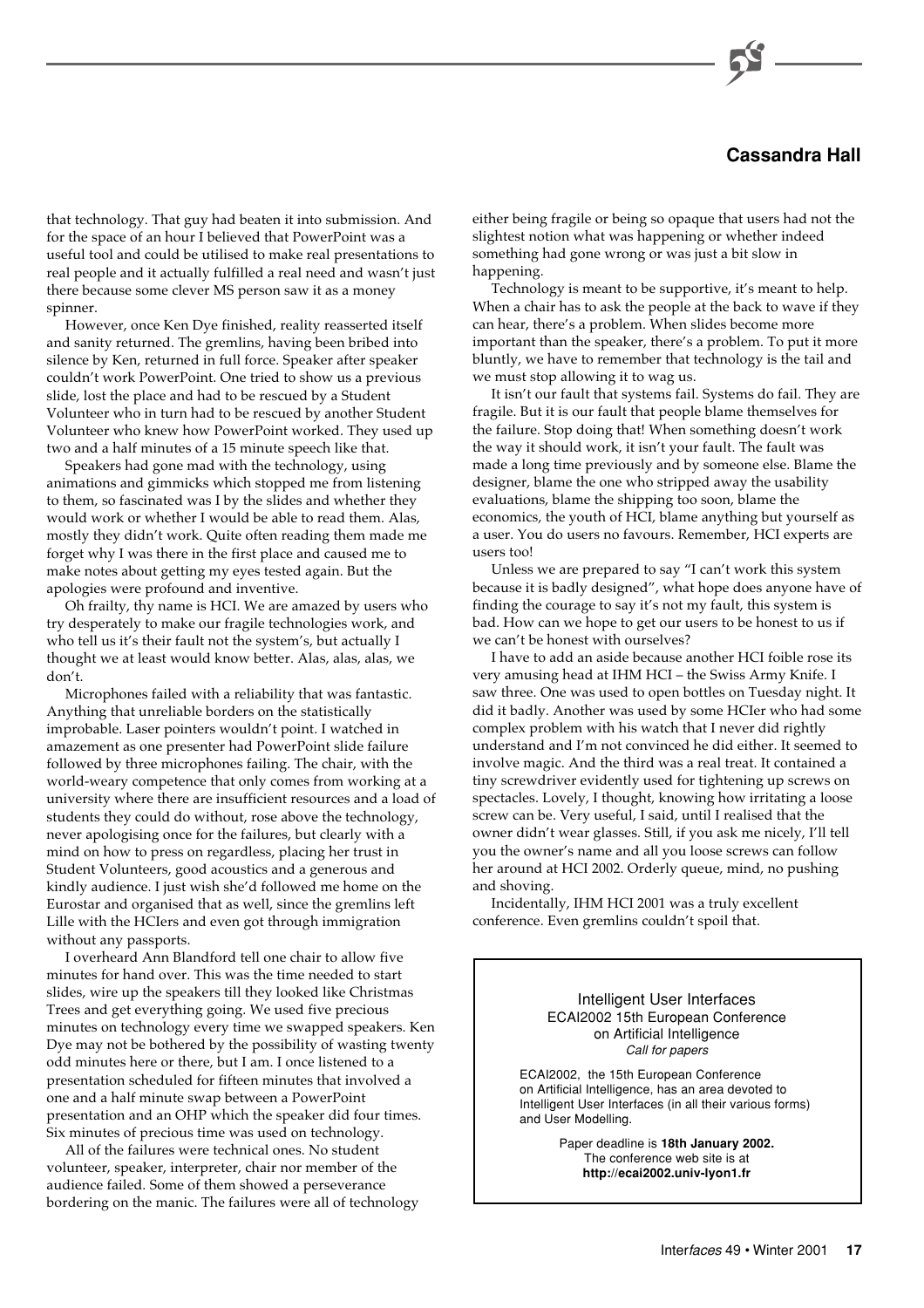



Fintan Culwin has become a fixture at South Bank University as he is unable to find another University that is located on the 172 bus route and, despite living in London, has an aversion to travelling by tube. Technically he is a reader in software engineering education, but after intimidating successive heads of school and deputy vice chancellors he is left alone to do whatever he likes. This has included statechart notations of user interface design, the pragmatics of initial object oriented software development education, effective use of web technologies in

education and, most recently, plagiarism detection and visualisation. After a particularly heavy night's drinking with the HCI Exec at HCI 2000 he was invited to become conference chair of HCI 2002. Our interviewer caught up with him at his favourite pub where he was enjoying a pint of his favourite beer.

> *What is your idea of happiness?* A good pint of Fuller's London Pride in a decent pub

*What is your greatest fear?* Metrication

*With which historical figure do you most identify?* John Bird Fuller who in 1845 was a co-founder of Fuller's brewery

*Which living person do you most admire?* A G F Fuller

*What is the trait you most deplore in yourself?* Spilling my pint of Pride when I have had too many

*What is the trait you most deplore in others?* Other people spilling my pint of Pride when they have had too many

*What vehicles do you own?* None – you can't drink and drive

*What is your greatest extravagance?* A half pint of Pride on a Friday evening after work

*What makes you feel most depressed?* When the pub runs out of Pride

*What objects do you always carry with you?* A Palm Pilot containing a list of all the pubs on the 172 bus route that serve Pride

*What do you most dislike about your appearance?* For some reason I seem to have put on a few kilos around the waist

*What is your most unappealing habit?* Eating scampi fries whilst drinking a pint of Pride

*What is your favourite smell?* Challenger and Northdown hops

*What is your favourite word?* Pride

*What is your favourite building?* The George in Keyworth Street

*What is your favourite journey?* From my office to the George – about 200 m

*What or who is the greatest love of your life?* When I was young I had an unfortunate experience with Tetley's Bitter in Yorkshire. But since I have moved to London I have started a much more mature relationship.

*Which living person do you most despise?* The Chancellor of the Exchequer

*On what occasions do you lie?* When anyone asks me how many pints of Pride I drink in a week

*Which words or phrases do you over-use?* Pride and London

*What is your greatest regret?* Not discovering Pride until I was nearly 40

*When and where were you happiest?* In the George in Keyworth Street in 1990 when I first discovered Pride

*How do you relax?* A pint of Pride

*What single thing would improve the quality of your life?*

Reduced beer taxes

*Which talent would you most like to have?* Brewing

*What would your motto be?* Whatever you do take Pride

*What keeps you awake at night?* Indigestion and flatulence

*How would you like to die?* Pickled in Pride.

*What irritates you the most?* People who suggest that I am obsessed by Pride.

*How would you like to be remembered?* As someone who lived the proverb that 'Pride goeth before a fall'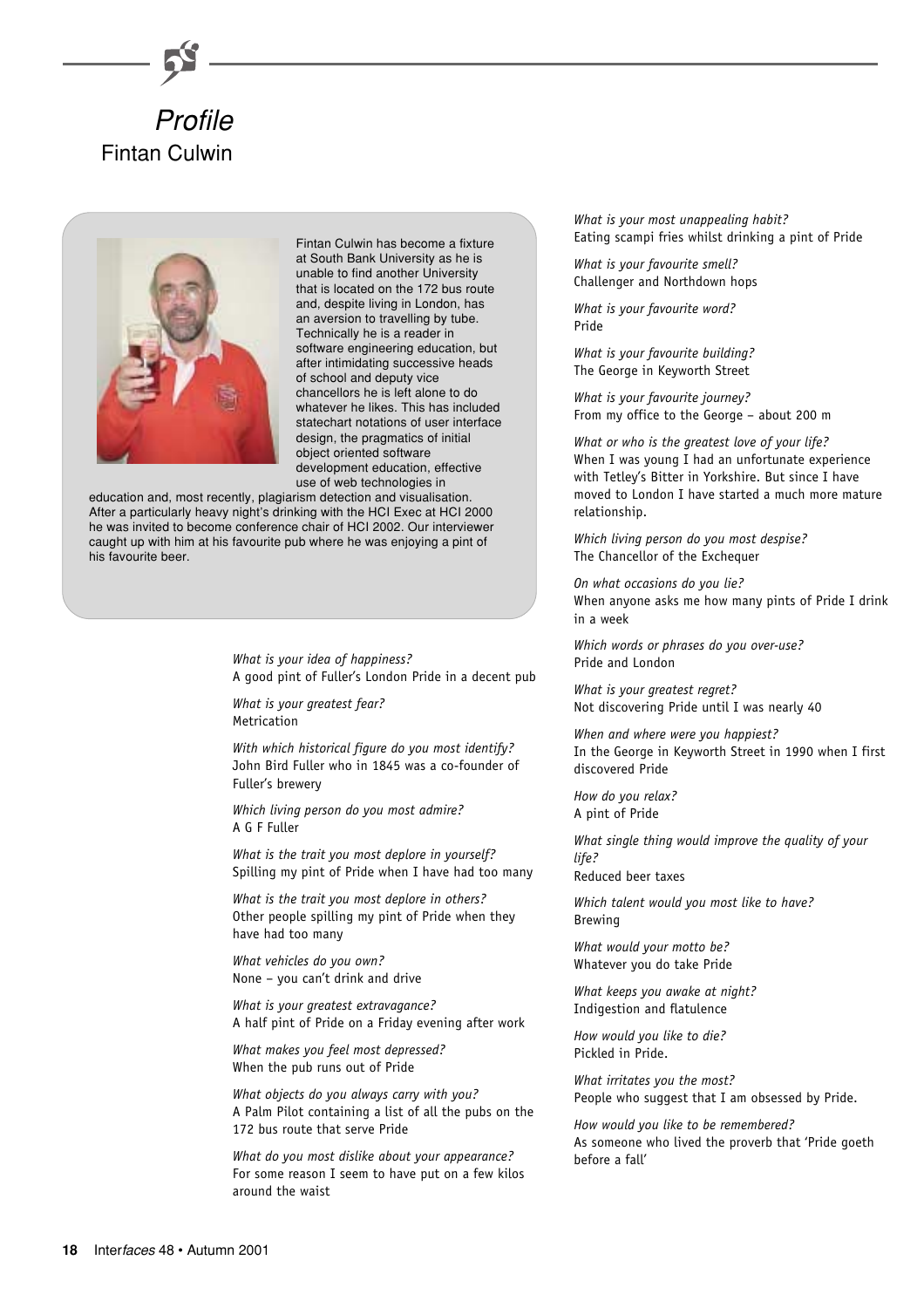# The story continues … Vet's diary

Our resident eminence grise goes to See(heim). And what do we see? We see the same criminally ignored bright ideas coming back in new formalisms all the time.

 But we'll know for sure after January 18th 2002

In the last issue I referred briefly to the place of scenarios as a possible link between the Use Case in UML, and scenario-based design in HCI. I was very pleased to receive, shortly after this was published, a note from Dan Diaper, enclosing a copy of an extended review he has

written of Jack Carroll's recently reissued *Scenario-Based Design* book (and reviewed by Iain McGregor in *Interactions 47*). Dan's article will be published in the next issue of *Interacting with Computers*, and I can't possibly do justice to it here — I recommend everyone to read it for themselves.

His central theme is the connection between *scenariobased design* and task analysis — which of course has been an abiding interest of Dan's over many years, and to which he has made many significant contributions. Dan argues that the informality and fuzziness of scenarios can be a weakness as well as a strength. He quotes Carroll's observation that "scenarios can evoke much more than they literally present". But of course the extra that they evoke is bound to be different in different readers, depending on their background and experience. Hierarchical task analysis offers greater precision, and the use of scenarios can be viewed as complementing task analysis, rather than as competing with it.

As is highlighted elsewhere in this issue, the next issue of *Interfaces* after this will be number 50. For that issue Dan will take over this column (though he says he is not ready yet to be considered a veteran!) for a personal retrospective on the rise, fall, and renaissance of task analysis. Task analysis also featured strongly in the excellent tutorial on HCI and UML given at IHM-HCI 2001 in Lille by Birgid Bomsdorf and Gerd Szwillus from Paderborn. In their review of proposed, or already-implemented, extensions aimed at enhancing UML's support for user-centred design, tools and formalisms for expressing hierarchical task analysis took centre place. Before attending the tutorial, I had imagined there would be more emphasis on new ways of exploiting existing aspects of UML, such as state-charts and activity diagrams.

I was so impressed by Gerd and Birgid's UML tutorial that Tom McEwan and I have invited them to contribute to the one-day symposium on usability and UML, which we are planning (now confirmed to take place in Edinburgh on January 18th 2002), and I am delighted to say that they have accepted. Further details of the meeting are given elsewhere in this issue, but be sure to put the date in your diary — registration details will be on the HCI Group website from early November, and also that of our collaborators at ScotlandIS.com.

To whet your appetite, and in an attempt to place some of the issues in historical perspective, I would like to round off this rather thinly disguised commercial by putting to you a question from a recent TMA (Tutor Marked Assignment) from the Open University M301 module ("Software Systems and their Development") for which I am currently a tutor. Q5 of TMA05 includes the question,

> *Describe the three design philosophies which govern the construction of interaction diagrams.*

(This is in the context of an order processing and customer management system for a cardboard-box manufacture and supply company, which is described in detail in the assignment and forms the basis of a majority of the questions.)

Without access to the course materials, you may find it hard to guess what three philosophies the question is aimed at eliciting. But in fact what the question is really about, is system architecture, specifically how best the noninteractive parts of the system should be organised to deal with messages from the user interface. (The design of the user interface itself was not directly addressed.) Put in this light, you may find it easier to tease out some options, but even then the recommended answers may not be what you would have thought.

To quote from the sample solution, the *first* suggested philosophy is as follows: "*The user interface sends all messages to a single object in a class by itself*" (not to say, in a class of its own). This one at least may sound a teeny bit familiar  $-$  we may not be a million miles here from the good old Seeheim model. Could it be that the User Interface Management System is alive and well and living in philosophy one?

In the old days when the Seeheim model was still revered, but object-oriented methods were approaching rapidly over the horizon, many of us wondered how the two might be combined. One idea current at the time was to slice the Seeheim model horizontally into strips — so that we had lots of separate little parallel (and possibly communicating) Seeheims (Seeheimschen?). It didn't take long to realise though, that this was really just a reincarnation of the Smalltalk's "Model View Controller" architecture (recently reincarnated yet again — and done right this time — in Java). A more powerful and sophisticated version of basically the same idea was Joëlle Coutaz's PAC (Presentation-Abstraction-Control) model which incorporated among other things a proper handling of hierarchy. However, these approaches to partitioning the UIMS – previously seen as by its very nature monolithic had one major characteristic in common: the "abstraction", or "application interface" was an entity derived from the application domain.

The *second* philosophy the TMA question was getting at is similar, in that it is based on slicing up the monolithic single object control layer, though not on the basis of applicationderived entities. To quote again from the sample solution, "*The user interface sends a message to the object which models the actor which initiates the use case*" — got that? An "actor" here models a user role — this doesn't have to be filled by a human user, though it usually is. So the basis, in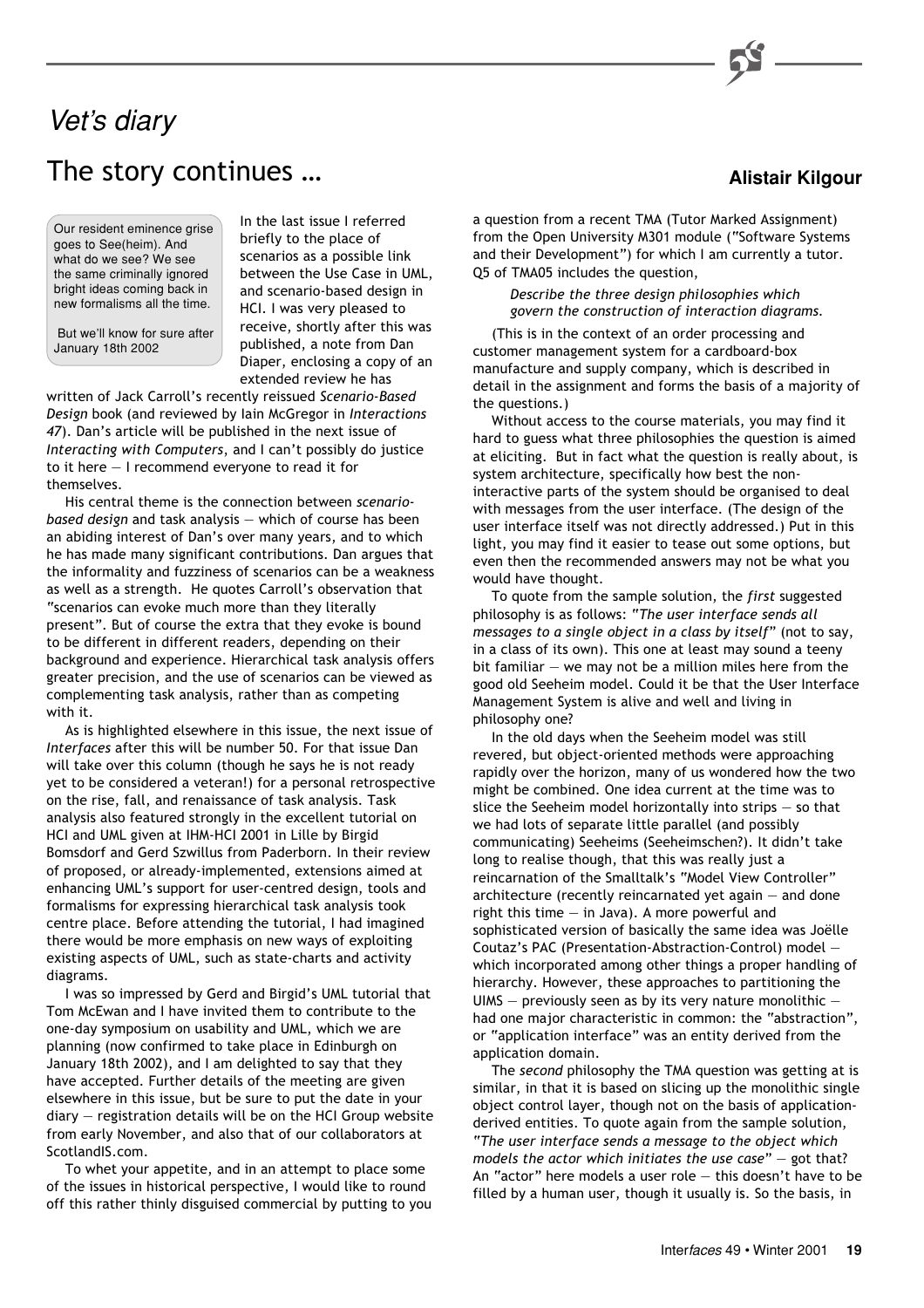# **… Vet's diary**

this philosophy, for the partitioning of the UIMS is *user roles*, rather than application abstractions. In systems like the customer and order management system underlying the TMA question, roles such as *customer* have to be modelled anyway, so it is a small step to add the functionality needed to respond to messages (i.e. in this case *events*) from the user interface. However, in systems such as editors or word processors, which were commonly the focus in the days when UIMS ruled the world, user roles were seldom if ever explicitly modelled. So here is an example where the object-oriented design perspective is encouraging (at least if philosophy two is adopted) explicit modelling of the user  $-$  a pleasing irony.

In the case of the *third* philosophy, the irony is even sharper. What could it possibly be, you may be wondering? It turns out to be even more radically user-centred than philosophy two. To quote for the third time from the sample solution, "*The third philosophy involves having a separate class for each Use Case*". Wow! Is that usercentred or is that user-centred? Explicitly modelling highlevel tasks (which is what Use Cases effectively constitute) is attractive from many points of view  $-$  for example, in enabling intelligent context-sensitive help, and allowing the possibility of meta-dialogue between user and system about the task in which they are both involved. And although hierarchical subdivision of use cases is not supported in any meaningful way in UML, hierarchy is explicitly modelled in the class diagram, which could perhaps offer a route to modelling hierarchical task analysis within the existing range of UML formalisms.

I am grateful to the M301 team leaders Ray Weedon and Pete Thomas, and in particular to Benedict Heal and Steve Armstrong, the originators of this part of the M301 material, for introducing me to this novel (to me) way of looking at system architecture, and for permission to quote from their M301 tutor notes. It would be great to hear from the many of you out there for whom none of this is new at all — indeed, probably old hat. But if system architecture still seems exciting to you, and whether you regard UML as a curiosity, a panacea, or an abomination, I hope you will come to Edinburgh on January 18th to discuss and debate these issues with some real experts. Au revoir till then.

> **Alistair Kilgour** alistairk@blueyonder.co.uk

# Breaking down the boundaries between design and HCI

Over the last few years there has been an increasing focus within HCI on design and the design process. Alongside this it has become more important to effectively involve the range of people who are part of the process of creating interactive systems (from information designers to organisational managers, product designers to systems engineers, interaction designers to usability experts, and social scientists to product strategists) in the challenge of successfully meeting the needs of users – and delighting them.

At the British Museum in June next year Designing Interactive Systems (DIS2002) will pick up where last year's event in New York left off, bringing a broad focus into a single conference, and providing a venue for serious reflection on practice.

As with the previous DIS conferences, the goal of DIS2002 is to better understand the practice of designing interactive systems, and how it can be improved. The conference will seek to extend our collective knowledge by sharing experiences of what works, and how the best outcomes can be achieved.

Conference submissions ranging from design exhibits to academic research papers are invited, as well as proposals for Tutorials, Workshops, Master Classes and Post-Graduate Symposium. In a novel attempt at more effectively sharing the new insights, questions, and answers thrown up by the conference in a way that can assist other practitioners, exhibits, papers and keynotes will be collected in a professionally designed and edited publication.

Plenary speakers at DIS2002 span its areas of interest: Ideo's Bill Moggridge, home grown RCA researchers Tony Dunne and Fiona Raby, and seasoned IBM Almaden veteran Tom Moran. DIS2002 will also feature an education panel with John Maeda, Associate Director of MIT's Media Lab, and Gillian Crampton-Smith, director of the recently inaugurated Interaction Design Institute Ivrea), a Design Exhibition moderated by Maeda's colleague Ben Fry, a Student Design Competition convened by S. Joy Mountford, an Interactive Exhibition overseen by Elizabeth Dykstra-Erickson, and a tour of London design studios.

DIS2002 is held in cooperation with the British HCI Group and its members are encouraged to respond to the call for participation.

**Nico Macdonald** nico@design-agenda.org.uk

# **Designing Interactive Systems 2002**

takes place at The British Museum in London from 25–28 June 2002

Deadlines for submissions Papers, Exhibits, Design Cases – **14 December 2001** Tutorials, Master Classes, Workshops and Post-Graduate Symposium (which will take place on Tuesday 25 June) – **31 January 2002**

More information and submission details can be found at <http://www.sigchi.org/DIS2002/>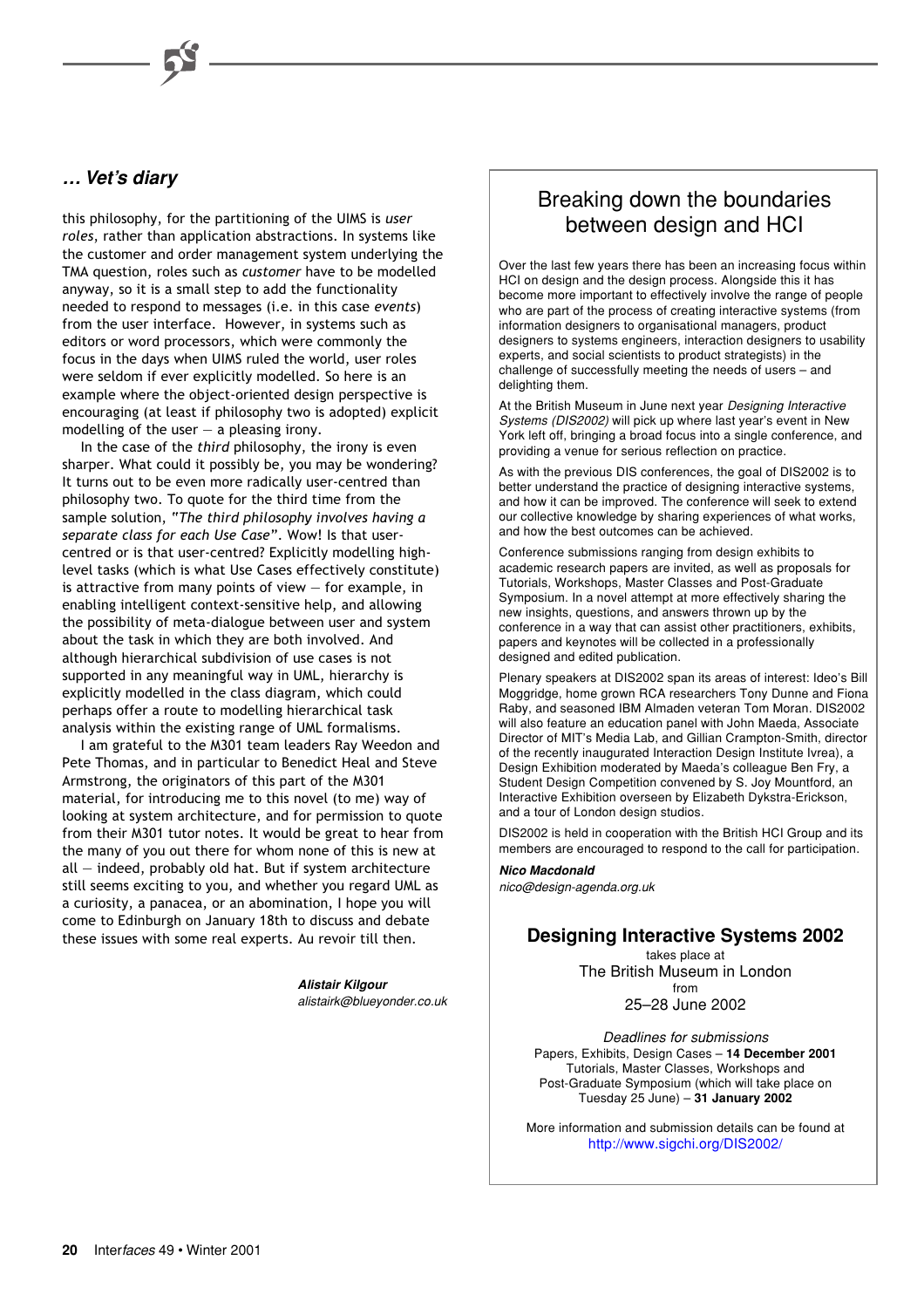# **The 16th British HCI Group Annual Conference**

incorporating

# **European Usability Professionals' Association Conference 2002**

South Bank University Elephant and Castle, London September 2 to September 6 2002

Located in the rapidly regenerating Elephant and Castle area of London, South Bank University will host the 2002 British HCI Group conference. The local organisers, Fintan Culwin and Xristine Faulkner, have been involved in the annual HCI Educators' Workshop which

was held at South Bank in 1999 and 2000. The attendees at those workshops reported that they had an interesting, challenging but also a fun time: experiences which we hope to repeat and increase in September 2002.

The conference theme 'memorable yet invisible' was chosen with the Elephant (and Castle) in mind. As the largest land animal, elephants are memorable because of their size, yet from close up they become featureless and not directly perceptible. Systems are also very visible when considered from a distant perspective but, because they are so pervasive, they can disappear from consciousness when users become immersed within them. Like an elephant stepping on your toe, a system's true nature may only become apparent when it does not do what you would want it to.

Although proposals that directly address the conference theme would be most welcome, as is usual, proposals addressing any topic within, or related to, HCI in general are equally welcome. Submission categories include full academic papers, short late-breaking papers, workshops, panels, tutorials, papers and interactive experiences.

This year the conference will be co-located with the first European Professionals' Association Conference. Usability issues have always

### Submission Deadlines

#### **HCI 2002**

Full papers and tutorials: 16 January 2002 All other submissions: 1 May 2002

Notification of acceptance Full papers and tutorials: 8 April 2002 All other submissions: Camera ready for proceedings Full papers and tutorials: 13 May 2002 All other submissions: 17 June 2002

**EUPA 2002**

| Tutorials:                 | January 16th 2002 |
|----------------------------|-------------------|
| Presentations:             | Febuary 28th 2002 |
| Panels:                    | May 1st 2002      |
| Workshops:                 | May 1st 2002      |
| Notification of Acceptance |                   |

| Tutorials:     | April 8th 2002                    |
|----------------|-----------------------------------|
| Presentations: | April 8th 2002                    |
| Panels:        | June 3rd 2002                     |
| Workshops:     | June 3rd 2002                     |
|                | Camera ready copy for proceedings |
| Tutorials:     | May 13th 2002                     |
| Presentations: | June 17th 2002                    |
| Panels:        | June 17th 2002                    |
| Workshops:     | June 17th 2002                    |

Visit the web site for further information about all aspects of the conference

#### [www.hci2002.org](http://www.hci2002.org)

been, and will always be, a feature of the HCI conference but, fuelled by the growth of Web hosted interactive services, a new community of usability practitioners has emerged. A large proportion of this community has had little or no contact with the British HCI Group and

a feature of the conjoined conferences will be to allow the two communities the opportunity to meet and exchange ideas for what promises to be a rewarding and exciting experience. There will be one registration process and one registration fee for both conferences and delegates will be able to attend both the EUPA and the HCI tracks.

Apparently some people regard the area as a cultural desert but in fact the south bank of the river Thames boasts a large number of interesting venues just a few minutes' walk away from the university. These include Shakespeare's Globe Theatre and the English Youth Opera (based at South Bank University), both of which we hope to include in the social programme. And the university buildings offer some surprising and spectacular views. This area of London also contains some of its

finest pubs serving some of the best beer in the country. As the locals say: 'If you are coming to London you will have to take some Pride in the city!'

After HCI 2001 in Lille, HCI 2002 promises to be equally innovative in bringing two different communities together for a common event. We hope that you will be part of it.

### Themes

#### **HCI2002**

Submissions in all areas of HCI and usability are invited, but we strongly encourage ones addressing the new challenges posed by our theme, "Memorable yet Invisible".

Suitable topic areas include, but are not limited to: interactive system design • interaction tools & techniques • users with special needs • design issues that address questions of the memorable and the invisible • mobile interaction • virtual reality and multimedia • social and cultural issues • theoretical aspects • the psychology of programming and general computer interaction

### **EUPA 2002**

 European UPA 2002 is being organized in conjunction with HCI 2002 by the UK Chapter of the Usability Professionals Association. We are looking for submissions related to topics including but not limited to:

Specific usability issues (planning, requirements, UI design, evaluation, implementation, etc.) Methods or techniques (usage, discussion or critique) Innovative usability methods Issues related to usability such as accessibility and social acceptability The role of usability in the product lifecycle Business case studies Influencing management Usability tradeoffs Usability consultancy Presentation of a design Overview of a concept or philosophy Unsolved problems Stimulating ideas from experts in other fields Input to the creative design process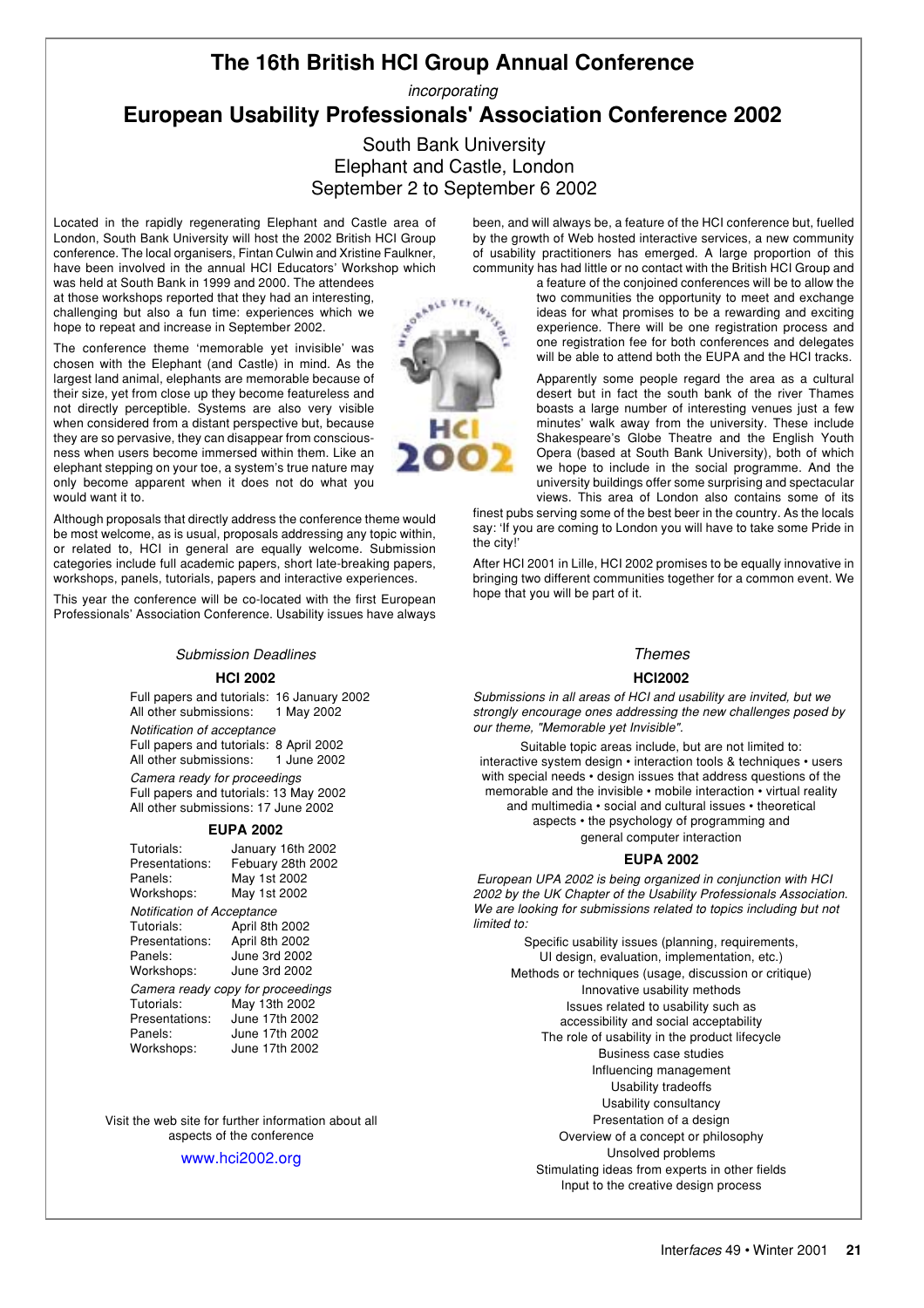# ScotlandIS Usability Forum **One-day Symposium: Usability and UML**

co-hosted by the British HCI Group and ScotlandIS

Friday 18th January 2002 St Trinian's Room, St. Leonard's Hall, Pollock Halls, Edinburgh

[http://www.dcs.napier.ac.uk/~mm/usability\\_and\\_uml\\_symposium\\_2002/](http://www.dcs.napier.ac.uk/~mm/usability_and_uml_symposium_2002/)

| 10.00<br><b>Registration &amp; Coffee</b><br>Demonstration of UML tools                                                                             |
|-----------------------------------------------------------------------------------------------------------------------------------------------------|
| Introduction and welcome, on behalf of BHCIG and SUF<br>10.45<br>Alistair Kilgour (BHCIG) & Judith Ramsay (SUF)                                     |
| Introduction to UML and its Relation to Task Modelling<br>11.00<br>Gerd Szwillus, University of Paderborn<br>Birgit Bomsdorf, FernUniversität Hagen |
| <b>UML for Engineering Interactive Systems</b><br>12.00<br>Philippe Palangue, University of Toulouse 2                                              |
| Lunch<br>12.30                                                                                                                                      |
| Demonstration of UML tools<br>From UML to UIML: Bridging the Interface Gap<br>13.30                                                                 |
| Dave Roberts, IBM                                                                                                                                   |
| UML, ethnography and design<br>14.00<br>Rob Procter, University of Edinburgh                                                                        |
| Dave Martin & Mark Rouncefield, Lancaster University                                                                                                |
| How Tools Can, Do, Might and Should Affect Modellers' Use of UML<br>14.30<br>Perdita Stevens, University of Edinburgh                               |
| <b>15.00 Coffee</b>                                                                                                                                 |
| Using UML to Model Multiple Users and Collaborative Tasks<br>15.30<br>Pete Johnson, University of Bath                                              |
| Considering Extensions to UML<br>16.00<br>Lachlan Mackinnon & Pauline Wilcox, Heriot-Watt University                                                |
| 16.30 Panel Discussion: Can SE and HCI be integrated through UML?<br><b>17.00 Finish</b>                                                            |
|                                                                                                                                                     |

# **Abstract**

The Unified Modelling Language (UML) is now widely used in support of a range of object-oriented systems design methodologies across a wide range of domains. The diagrammatic conventions of UML include modelling of users (as "actors") and high-level tasks (as "Use Cases"), but support for user-centred design is indirect rather than direct. Recently designers with a concern to give usability at least as much importance as correctness, robustness and efficiency in the design process, have pioneered novel ways of adapting or extending UML for more effective support of the user-centred design process. In addition, designs for UML support tools have been proposed and in some cases implemented, to assist designers in more effective application of the full range of modelling conventions which UML already offers.

This meeting brings together some of the pioneers in facilitating the effective use and creative enhancement of the UML. Speakers comprise an international blend of experienced and imaginative users, tool designers, and researchers helping to consolidate the position of the UML as a central underpinning of the whole range of object-oriented system design and implementation methodologies. The meeting includes an introduction to UML for HCI practitioners, by the presenters of the acclaimed tutorial at the Lille IHM-HCI 2001 conference in September. As well as a new insight into the background and provenance of the UML, delegates will gain an understanding of how to apply and adapt UML in support of design for usability. A range of existing support tools will be described and demonstrated, and in the closing session the potential of UML as a basis for integration for current software engineering practice, and HCI design for usability, will be discussed.

# Arrangements

The ScotlandIS Usability Forum was set up earlier this year by Judith Ramsay at Nickleby in Glasgow, as the expert group for Usability, one of several such groups within the Scottish I&CT trade body ScotlandIS – which itself has around 600 member companies and organisations, and organises dozens of networking, training and conference events each year.

This is the first formal event by SUF, since the launch which attracted about 50 people – most, perhaps, already BHCIG members from several other ends of the industry as well.

Costs are:

- £70 plus VAT (£82.25) for paid-up BHCIG and ScotlandIS members
- £100 plus VAT (£117.50) for everyone else

and include a delicious lunch. The venue, St Trinian's, is indeed the original site of the eponymous school, (see [http://www.orsoc.org.uk/](http://www.orsoc.org.uk/conf/previous/or41/belles.htm) [conf/previous/or41/belles.htm](http://www.orsoc.org.uk/conf/previous/or41/belles.htm) for more on that!) and is located in the shadow of Edinburgh's extinct volcano, Arthur's Seat, at the top of Dalkeith Road, a 10–15 minute bus ride due south of Edinburgh Waverley Station.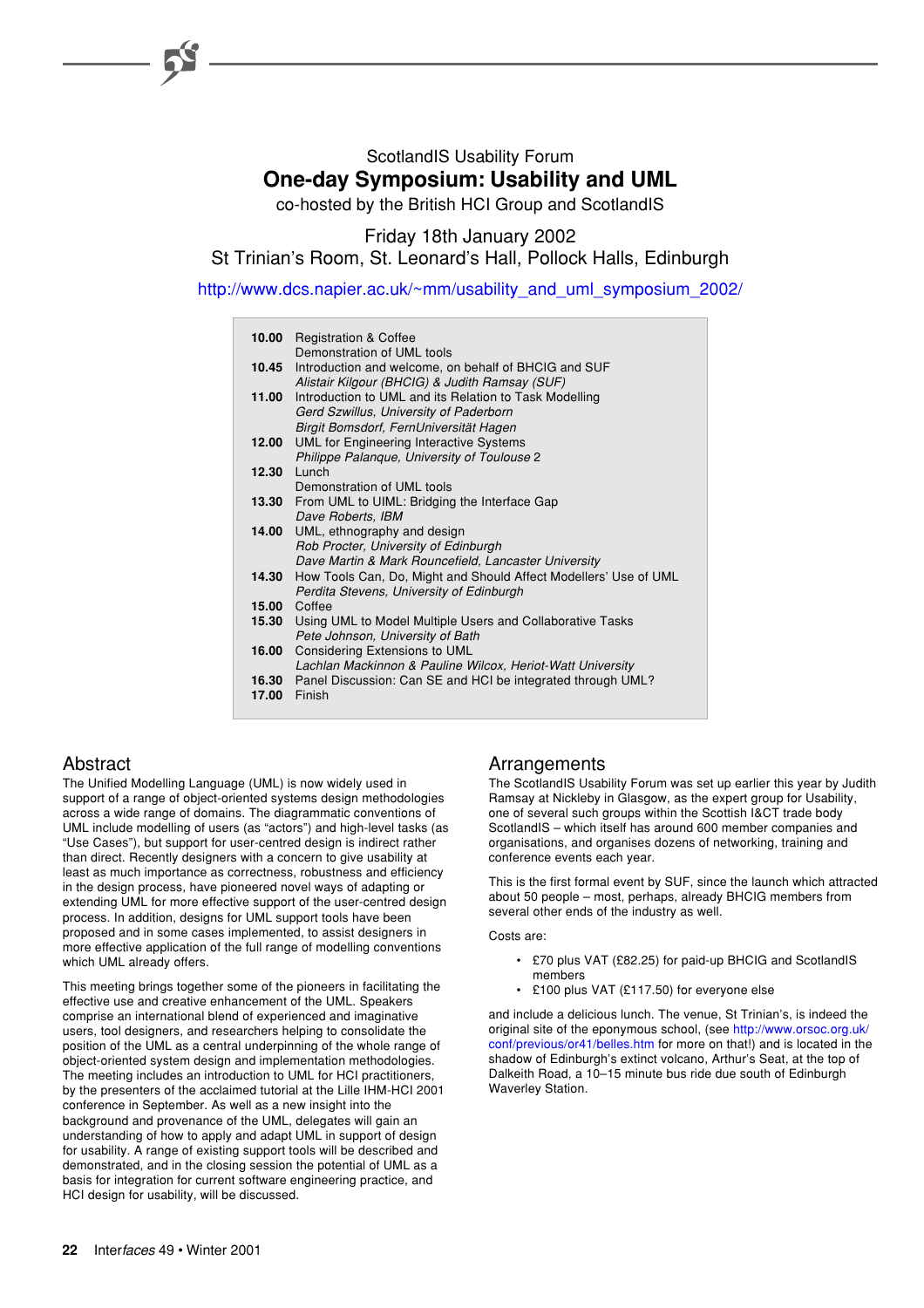| British HCI Group – Application Form 2001<br><b>Please print or type</b>                                                                                                                                                                                                                                                                                                                                |                                                                                                                                                                                                                                                           |
|---------------------------------------------------------------------------------------------------------------------------------------------------------------------------------------------------------------------------------------------------------------------------------------------------------------------------------------------------------------------------------------------------------|-----------------------------------------------------------------------------------------------------------------------------------------------------------------------------------------------------------------------------------------------------------|
| Contact Details (Give a personal contact when asking for Corporate Membership)                                                                                                                                                                                                                                                                                                                          | Membership F ee                                                                                                                                                                                                                                           |
| Last Name<br>Title                                                                                                                                                                                                                                                                                                                                                                                      | Membership classes and fees for 2001 are:                                                                                                                                                                                                                 |
| $\vdots$<br>Work Address                                                                                                                                                                                                                                                                                                                                                                                | $\pounds$ , , ,<br>Student $£10$<br>Non BCS Member £30<br><b>BCS Member £25</b>                                                                                                                                                                           |
| $\vdots$<br>$\vdots$                                                                                                                                                                                                                                                                                                                                                                                    | Interfaces and other mailings; membership rate for any 4 individuals at British HCI<br>Corporate £195 $\Box$ Corporate membership entitles the organisation to 8 copies of<br>Group events, as well as, a free one-page entry in the membership handbook. |
| ŧ                                                                                                                                                                                                                                                                                                                                                                                                       | Journal Subscription to 'Interacting with Computers'                                                                                                                                                                                                      |
| ŧ                                                                                                                                                                                                                                                                                                                                                                                                       | The HCI Group manages a journal, Interacting with Computers, published quarterly by<br>Elsevier Science. Members may subscribe to this journal at a reduced rate.                                                                                         |
| Please send mailings to: my work address   ; my home address                                                                                                                                                                                                                                                                                                                                            | :<br>:<br>:<br>:<br>:<br>:<br>$\overline{u}$<br>Please send me Vol. 12 (2000) of Interacting with Computers (£50)                                                                                                                                         |
| Membership Status                                                                                                                                                                                                                                                                                                                                                                                       | :<br>:<br>:<br>:<br>:<br>:<br>$\rightarrow$<br>Please send me Vols 11 & 12 of Interacting with Computers (£100)                                                                                                                                           |
| $\vdots$                                                                                                                                                                                                                                                                                                                                                                                                | Please send me a free sample issue                                                                                                                                                                                                                        |
| $\vdots$<br>:::::::::<br>:                                                                                                                                                                                                                                                                                                                                                                              |                                                                                                                                                                                                                                                           |
| $\vdots$                                                                                                                                                                                                                                                                                                                                                                                                | Payment                                                                                                                                                                                                                                                   |
|                                                                                                                                                                                                                                                                                                                                                                                                         | વનટે<br>Please enter the total amount for membership and subscriptions                                                                                                                                                                                    |
| $\vdots$<br>Professional Interests (please indicate up to six areas of professional interest)                                                                                                                                                                                                                                                                                                           | I enclose a cheque/postal order (in Pounds Sterling only please), made payable to<br><b>British HCI Group</b><br>$\overline{\sigma}$                                                                                                                      |
| $\vdots$                                                                                                                                                                                                                                                                                                                                                                                                | Please debit my Access/Visa/Mastercard                                                                                                                                                                                                                    |
| Data Protection Act                                                                                                                                                                                                                                                                                                                                                                                     | Expiry<br>Card number                                                                                                                                                                                                                                     |
| value to<br>The data on this form will be treated as confidential to the BCS. Names and address may be used,<br>under our strict control, for mailings judged by the British HCI Group Executive to be of<br>the membership.                                                                                                                                                                            | The information provided on this form is to my knowledge correct and I agree to the<br>conditions stated.                                                                                                                                                 |
| <b>Membership Directory</b>                                                                                                                                                                                                                                                                                                                                                                             |                                                                                                                                                                                                                                                           |
| Do you wish your contact details and professional interests to be listed in the Membership Directory<br>you have<br>sent to all members of the group? (We will NOT use your home address, unless that is all<br>$\frac{1}{2}$<br>Yes <sub>1</sub><br>given us.)                                                                                                                                         | Card holder's name and address if different from above:                                                                                                                                                                                                   |
| <b>Getting Involved</b>                                                                                                                                                                                                                                                                                                                                                                                 | Send completed forms and cheques to:                                                                                                                                                                                                                      |
| We are always looking for people interested in contributing to HCI group activities by, writing for<br>able to<br>contribute in this way or if you have ideas for 1-day meetings or new activities please contact the<br>Interfaces magazine, helping run the annual conference or joining the executive. If you are<br>membership secretary, Peter Wild (peter.wild@acm.org; Fax. +44(0) 1895 251686). | Queries about membership can also be e-mailed to: hci@bcs.org.uk<br><b>HCI Membership, British Computer Society,</b><br>1 Sanford Street, Swindon, SN1 1HJ, UK<br>(Tel.+44(0)I793 417417)                                                                 |